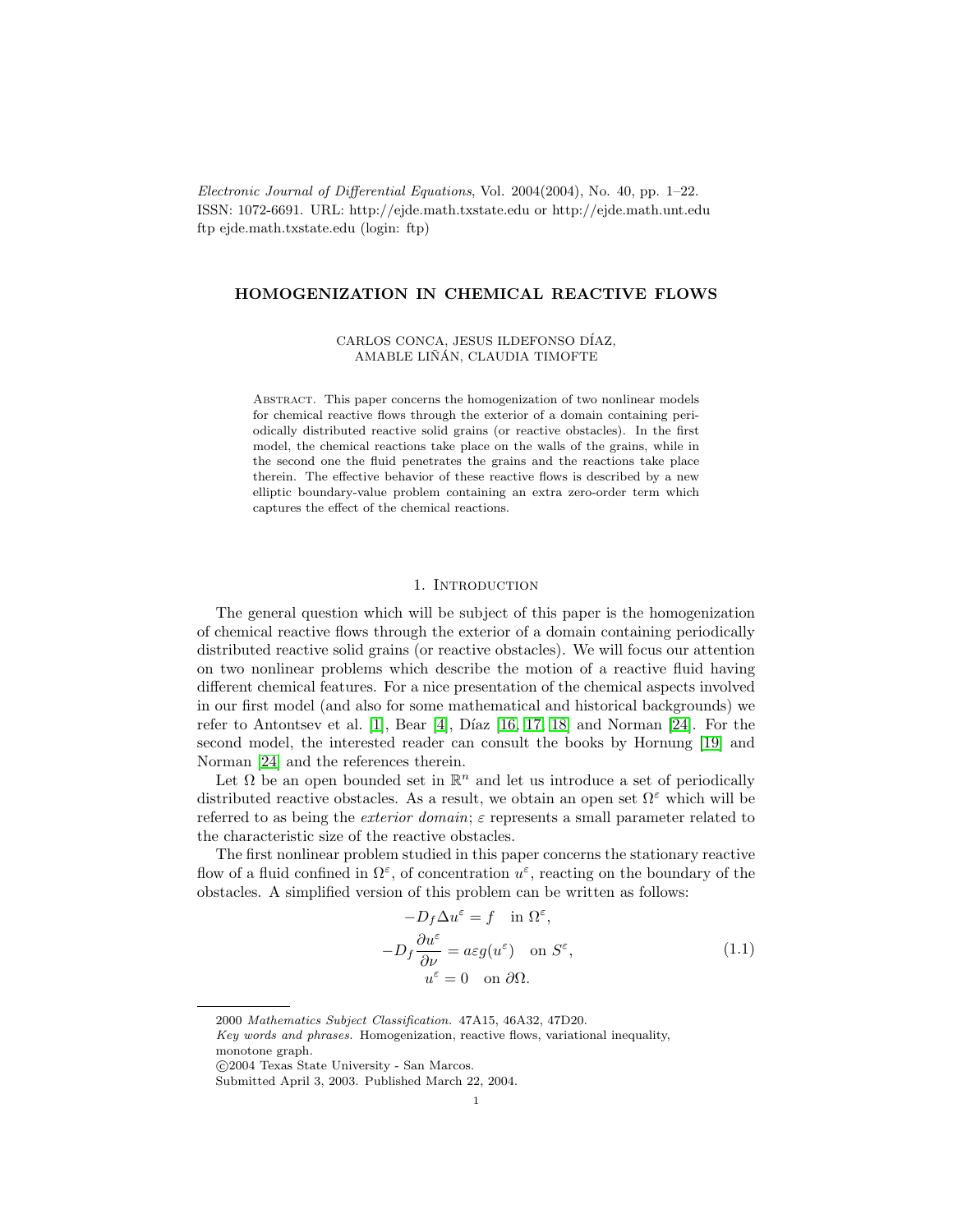Here,  $\nu$  is the exterior unit normal to  $\Omega^{\varepsilon}$ ,  $a > 0$ ,  $f \in L^2(\Omega)$  and  $S^{\varepsilon}$  is the boundary of our exterior medium  $\Omega \setminus \overline{\Omega^{\varepsilon}}$ . Moreover, the fluid is assumed to be homogeneous and isotropic, with a constant diffusion coefficient  $D_f > 0$ .

The semilinear boundary condition on  $S^{\varepsilon}$  in problem (1.1) describes the chemical reactions which take place locally at the interface between the reactive fluid and the grains. From strictly chemical point of view, this situation represents, equivalently, the effective reaction on the walls of the chemical reactor between the fluid filling  $\Omega^{\varepsilon}$  and a chemical reactant located in the rigid solid grains.

The function q in  $(1.1)$  is assumed to be given. Two model situations will be considered; the case in which  $g$  is a monotone smooth function satisfying the condition  $g(0) = 0$  and the case of a maximal monotone graph with  $g(0) = 0$ , i.e. the case in which  $q$  is the subdifferential of a convex lower semicontinuous function G. These two general situations are well illustrated by the following important practical examples

- (a)  $g(v) = \frac{\alpha v}{1 + \beta v}, \alpha, \beta > 0$  (Langmuir kinetics)
- (b)  $g(v) = |v|^{p-1}v$ ,  $0 < p < 1$  (Freundlich kinetics).

The exponent  $p$  is called the order of the reaction. In some applications the limit case  $(p = 0)$  is of great relevance (see Remark [2.8\)](#page-13-0). It is worth remarking that if we assume  $f \geq 0$ , one can prove (see, e.g. [\[18\]](#page-20-2)) that  $u^{\varepsilon} \geq 0$  in  $\Omega \setminus \overline{\Omega^{\varepsilon}}$  and  $u^{\varepsilon} > 0$  in  $\Omega^{\varepsilon}$ , although  $u^{\varepsilon}$  is not uniformly positive, except in the case in which g is a monotone smooth function satisfying the condition  $g(0) = 0$ , as, for instance, in example (a).

The existence and uniqueness of a weak solution of (1.1) can be settled by using the classical theory of semilinear monotone problems (see, for instance, [\[8\]](#page-20-5), [\[16\]](#page-20-0) and [\[22\]](#page-20-6)). As a result, we know that there exists a unique weak solution  $u^{\varepsilon} \in$  $V^{\varepsilon} \bigcap H^2(\Omega^{\varepsilon})$ , where

$$
V^{\varepsilon} = \{ v \in H^1(\Omega^{\varepsilon}) : v = 0 \text{ on } \partial\Omega \}.
$$

Moreover, if in the second model situation, which is in fact the most general case we treat here, with  $\Omega^{\varepsilon}$  we associate the following nonempty convex subset of  $V^{\varepsilon}$ :

$$
K^{\varepsilon} = \{ v \in V^{\varepsilon} : G(v)|_{S^{\varepsilon}} \in L^{1}(S^{\varepsilon}) \},
$$
\n(1.2)

then  $u^{\varepsilon}$  is also known to be characterized as being the unique solution of the following variational problem:

Find  $u^{\varepsilon} \in K^{\varepsilon}$  such that

$$
D_f \int_{\Omega^{\varepsilon}} Du^{\varepsilon} D(v^{\varepsilon} - u^{\varepsilon}) dx - \int_{\Omega^{\varepsilon}} f(v^{\varepsilon} - u^{\varepsilon}) dx + a \langle \mu^{\varepsilon}, G(v^{\varepsilon}) - G(u^{\varepsilon}) \rangle \ge 0 \quad (1.3)
$$

for all  $v^{\varepsilon} \in K^{\varepsilon}$ , where  $\mu^{\varepsilon}$  is the linear form on  $W_0^{1,1}(\Omega)$  defined by

$$
\langle \mu^{\varepsilon}, \varphi \rangle = \varepsilon \int_{S^{\varepsilon}} \varphi d\sigma \quad \forall \varphi \in W_0^{1,1}(\Omega).
$$

From a geometrical point of view, we shall just consider periodic structures obtained by removing periodically from  $\Omega$ , with period  $\varepsilon Y$  (where Y is a given hyperrectangle in  $\mathbb{R}^{\kappa}$ ), an elementary reactive obstacle T which has been appropriated rescaled and which is strictly included in Y, i.e.  $\overline{T} \subset Y$ .

As usual in homogenization, we shall be interested in obtaining a suitable description of the asymptotic behavior, as  $\varepsilon$  tends to zero, of the solution  $u^{\varepsilon}$  in such domains. We will wonder, for example, whether the solution  $u^{\varepsilon}$  converges to a limit u as  $\varepsilon \to 0$ . And if this limit exists, can it be characterized?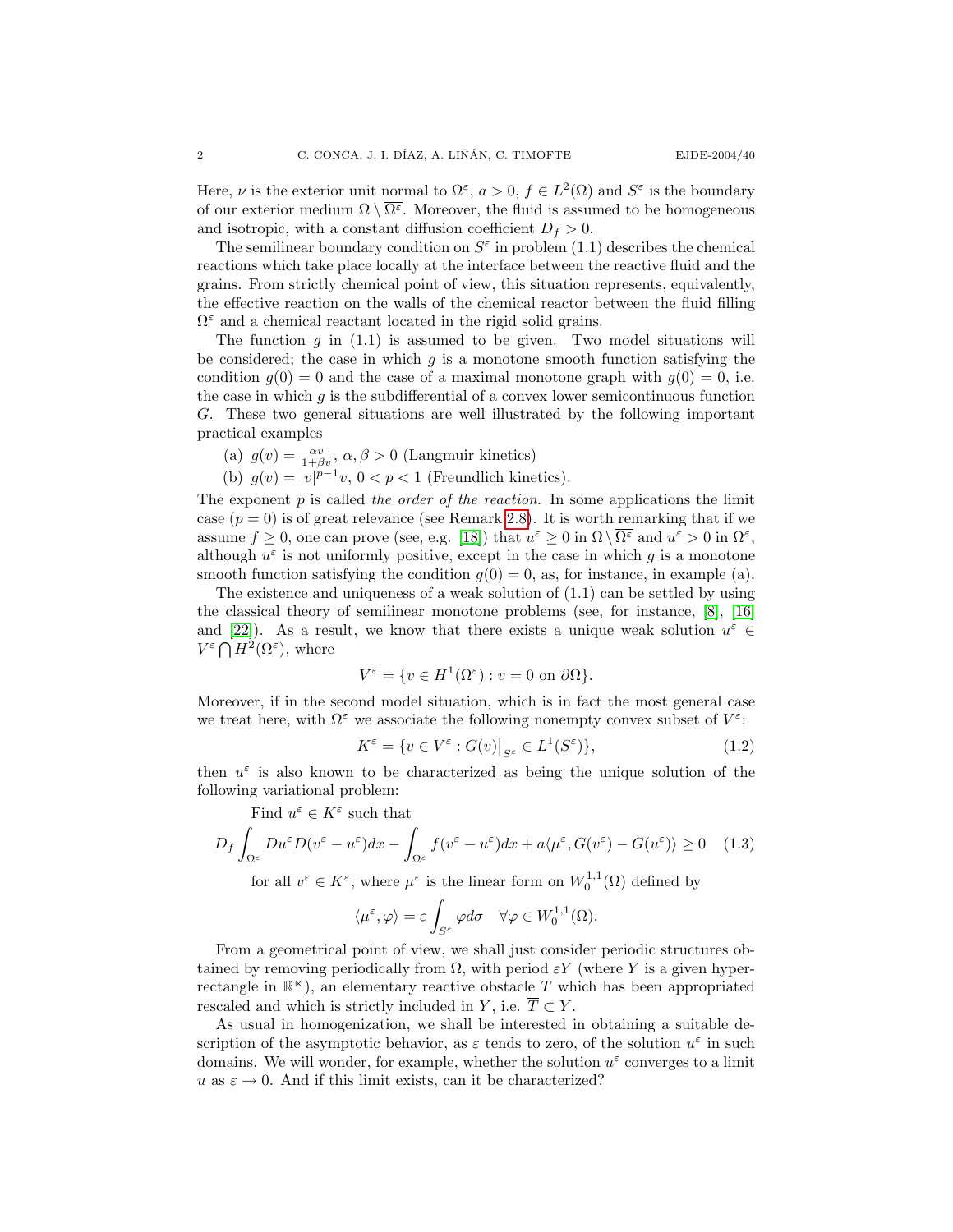In the second model situation (in absence of any additional regularity on  $g$ ), the solution  $u^{\varepsilon}$ , properly extended to the whole of  $\Omega$ , converges to the unique solution of the variational inequality:  $u \in H_0^1(\Omega)$ ,

$$
\int_{\Omega} QDuD(v-u)dx \ge \int_{\Omega} f(v-u)dx - a\frac{|\partial T|}{|Y \setminus T|} \int_{\Omega} (G(v) - G(u))dx, \qquad (1.4)
$$

for all  $v \in H_0^1(\Omega)$ .

Here,  $Q = (q_{ij})$  is the classical homogenized matrix, whose entries are

$$
q_{ij} = D_f \left( \delta_{ij} + \frac{1}{|Y \setminus T|} \int_{Y \setminus T} \frac{\partial \chi_j}{\partial y_i} dy \right) \tag{1.5}
$$

in terms of the functions  $\chi_i$ ,  $i = 1, \ldots, n$ , solutions of the so-called cell problems

$$
-\Delta \chi_i = 0 \quad \text{in } Y \setminus T,
$$
  
\n
$$
\frac{\partial (\chi_i + y_i)}{\partial \nu} = 0 \quad \text{on } \partial T,
$$
  
\n
$$
\chi_i \quad \text{is } Y\text{-periodic.}
$$
\n(1.6)

We remark that if g is smooth, then g is the classical derivative of  $G$ .

The chemical situation behind the second nonlinear problem that we will treat in this paper is slightly different from the previous one; it also involves a chemical reactor containing reactive grains, but we assume that now there is an internal reaction inside the grains, instead just on their boundaries. In fact, it is therefore a transmission problem with an unknown flux on the boundary of each grain.

To simplify matters, we shall just focus on the case of a function  $q$  which is continuous, monotone increasing and such that  $g(0) = 0$ ; examples (a) and (b) are both covered by this class of functions  $g's$  and, of course, both are still our main practical examples.

A simplified setting of this kind of models is as follows:

$$
-D_f \Delta u^{\varepsilon} = f \quad \text{in } \Omega^{\varepsilon},
$$
  

$$
-D_p \Delta v^{\varepsilon} + ag(v^{\varepsilon}) = 0, \quad \text{in } \Omega \setminus \overline{\Omega^{\varepsilon}}
$$
  

$$
-D_f \frac{\partial u^{\varepsilon}}{\partial \nu} = D_p \frac{\partial v^{\varepsilon}}{\partial \nu} \quad \text{on } S^{\varepsilon},
$$
  

$$
u^{\varepsilon} = v^{\varepsilon} \quad \text{on } S^{\varepsilon},
$$
  

$$
u^{\varepsilon} = 0 \quad \text{on } \partial \Omega,
$$
  
(1.7)

where  $D_p$  is a second diffusion coefficient characterizing the granular material filling the reactive obstacles. As in the previous case, the classical semilinear theory guarantees the well-posedness of this problem.

When we define  $\theta^\varepsilon$  as

$$
\theta^{\varepsilon}(x) = \begin{cases} u^{\varepsilon}(x) & x \in \Omega^{\varepsilon}, \\ v^{\varepsilon}(x) & x \in \Omega \setminus \overline{\Omega^{\varepsilon}}, \end{cases}
$$

and we introduce

$$
A = \begin{cases} D_f I d & \text{in } Y \setminus T \\ D_p I d & \text{in } T, \end{cases}
$$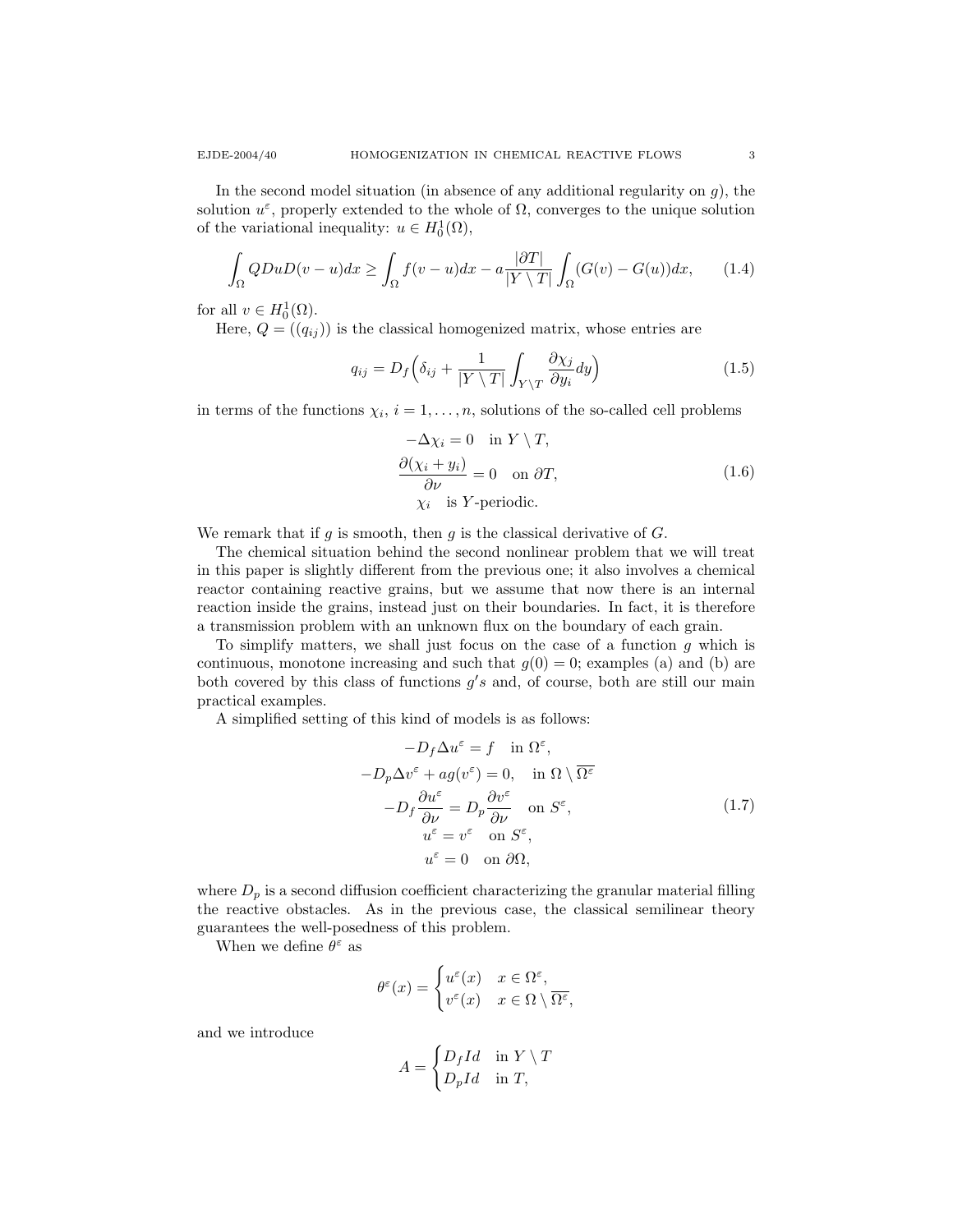then our main result of convergence for this model shows that  $\theta^{\varepsilon}$  converges weakly in  $H_0^1(\Omega)$  to the unique solution of the homogenized problem

$$
-\sum_{i,j=1}^{n} a_{ij}^{0} \frac{\partial^{2} u}{\partial x_{i} \partial x_{j}} + a \frac{|T|}{|Y \setminus T|} g(u) = f \quad \text{in } \Omega,
$$
  

$$
u = 0 \quad \text{on } \partial\Omega.
$$
 (1.8)

Here,  $A^0 = ((a_{ij}^0))$  is the homogenized matrix, whose entries are

$$
a_{ij}^0 = \frac{1}{|Y|} \int_Y \left( a_{ij} + a_{ik} \frac{\partial \chi_j}{\partial y_k} \right) dy,\tag{1.9}
$$

in terms of the functions  $\chi_j$ ,  $j = 1, \ldots, n$ , solutions of the so-called cell problems

$$
-\operatorname{div}(AD(y_j + \chi_j)) = 0 \quad \text{in } Y,
$$
  

$$
\chi_j \quad \text{is } Y\text{-periodic.}
$$
 (1.10)

Note that the two reactive flows studied in this paper, namely  $(1.1)$  and  $(1.7)$ , lead to completely different effective behavior. The macroscopic problem (1.4) arises from the homogenization of a boundary-value problem in the exterior of some periodically distributed obstacles and the zero-order term occurring in (1.4) has its origin in this particular structure of the model. The influence of the chemical reactions taking place on the boundaries of the reactive obstacles is reflected in the appearance of this zero-order extra-term. On the other hand, the second model is again a boundary-value problem, but this time in the whole domain  $\Omega$ , with discontinuous coefficients. Its macroscopic behavior (see (1.8)) also involves a zeroorder term, but of a completely different nature; it is originated in the chemical reactions occurring inside the grains.

The approach we used is the so-called energy method introduced by Tartar [\[25\]](#page-20-7), [\[26\]](#page-20-8) for studying homogenization problems. It consists of constructing suitable test functions that are used in our variational problems. However, it is worth mentioning that the Γ-convergence of integral functionals involving oscillating obstacles could be a successful alternative. Extensive references on this topic can be found in the monographs of Dal Maso [\[15\]](#page-20-9) and of Braides and Defranceschi [\[7\]](#page-20-10). For example, our main result in Chapter 2 (cf. Theorem [2.6\)](#page-11-0) can also be interpreted as a Γconvergence-type result for the functionals

$$
v\mapsto \frac{1}{2}D_f\int_{\Omega^\varepsilon}DvDvdx+a\langle\mu^\varepsilon,G(v)\rangle-\int_{\Omega^\varepsilon}fvdx+I_{K^\varepsilon}(v)
$$

(where  $I_{K^{\varepsilon}}$  is the indicator function of the set  $K^{\varepsilon}$ , i.e.  $I_{K^{\varepsilon}}$  is equal to zero if v belongs to  $K^{\varepsilon}$  and  $+\infty$  otherwise) to the limit functional

$$
v \mapsto \frac{1}{2} \int_{\Omega} QDvDvdx + a \frac{|\partial T|}{|Y \setminus T|} \int_{\Omega} G(v)dx - \int_{\Omega} fvdx,
$$

which is the energy functional associated to  $(1.3)$ .

Also, let us mention that another possible way to get the limit problem (1.8) could be to use the two-scale convergence technique, coupled with periodic modulation, as in [\[6\]](#page-19-2).

Regarding our second problem, i.e. chemical reactive flows through periodic array of cells, a related work was completed by Hornung et al. [\[21\]](#page-20-11) using nonlinearities which are essentially different from the ones we consider in the present paper. The proof of these authors is also different, since it is mainly based on the technique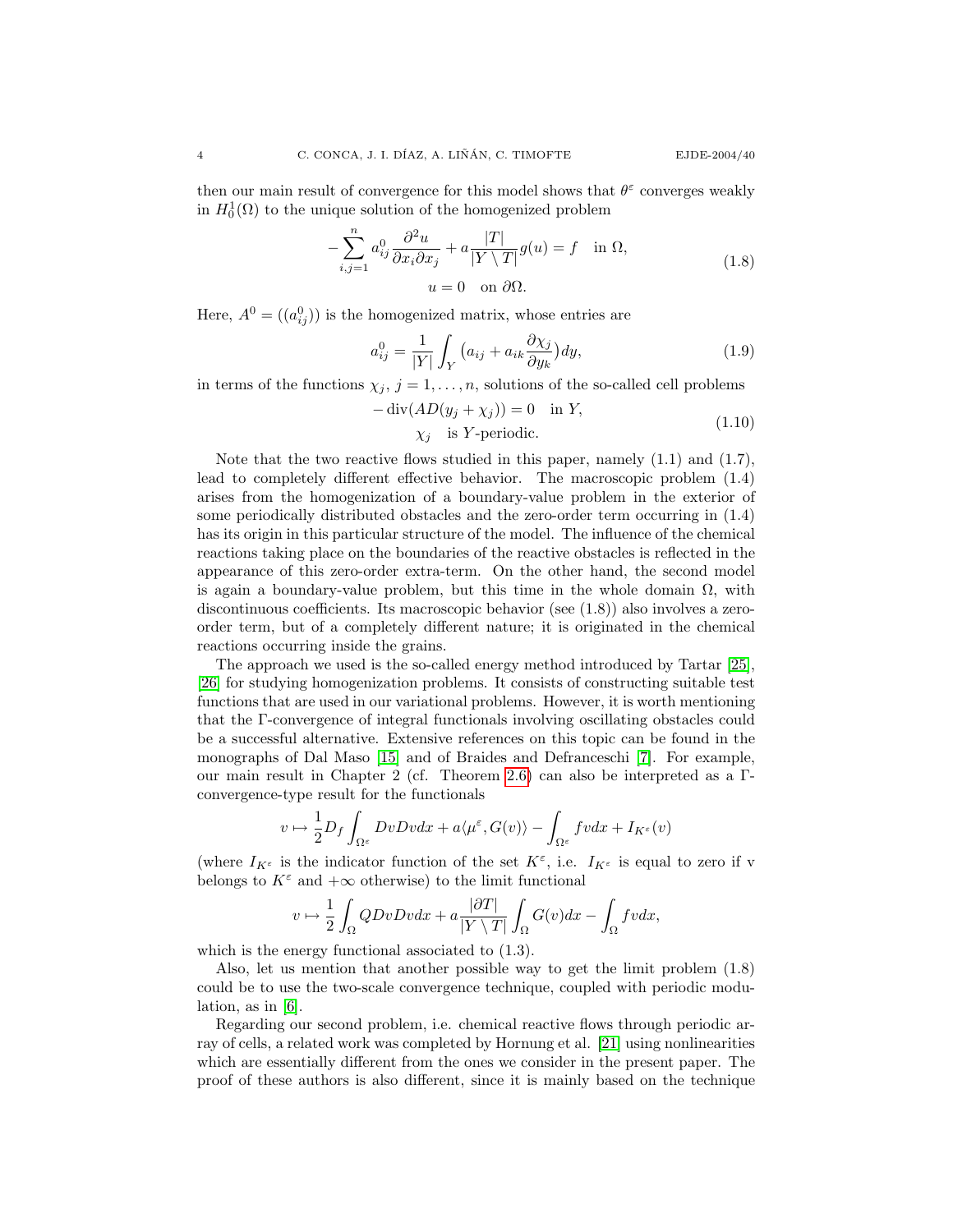of two-scale convergence, which, as already mentioned, proves to be a successful alternative for this kind of problems. However, we have decided to use the energy method, coupled with monotonicity methods and results from the theory of semilinear problems, because it offered us the possibility to cover the nonlinear cases of practical importance mentioned above.

The structure of our paper is as follows: first, let us mention that we shall just focus on the case  $n \geq 3$ , which will be treated explicitly. The case  $n = 2$  is much more simpler and we shall omit to treat it. In Section 2 we start by analyzing the first nonlinear problem, namely (1.1). We begin with the case of a monotone smooth function  $g$  and we prove the convergence result using the energy method. Next, we treat the case of a maximal monotone graph, by writing our microscopic problem in the form of a variational inequality. The case of a reactive flow penetrating a periodical structure of grains is addressed in Section 3.

Finally, notice that throughout the paper, by  $C$  we shall denote a generic fixed strictly positive constant, whose value can change from line to line.

## 2. Chemical reactions on the walls of a chemical reactor

In this section, we will be concerned with the stationary reactive flow of a fluid confined in the exterior of some periodically distributed obstacles, reacting on the boundaries of the obstacles. We will treat separately the situation in which the nonlinear function  $g$  in  $(1.1)$  is a monotone smooth function satisfying the condition  $g(0) = 0$  and the situation in which g is a maximal monotone graph with  $g(0) = 0$ .

Let  $\Omega$  be a smooth bounded connected open subset of  $\mathbb{R}^n$   $(n \geq 3)$  and let Y  $=[0, l_1[\times \dots [0, l_n])$  be the representative cell in  $\mathbb{R}^n$ . Denote by T an open subset of Y with smooth boundary  $\partial T$  such that  $\overline{T} \subset Y$ . We shall refer to T as being the elementary obstacle.

Let  $\varepsilon$  be a real parameter taking values in a sequence of positive numbers converging to zero. For each  $\varepsilon$  and for any integer vector  $k \in \mathbb{Z}^n$ , set  $T_k^{\varepsilon}$  the translated image of  $\varepsilon T$  by the vector  $kl = (k_1 l_1, \ldots, k_n l_n)$ :

$$
T_k^\varepsilon=\varepsilon(kl+T).
$$

The set  $T_k^{\varepsilon}$  represents the obstacles in  $\mathbb{R}^n$ . Also, let us denote by  $T^{\varepsilon}$  the set of all the obstacles contained in  $\Omega$ , i.e.

$$
T^{\varepsilon} = \bigcup \left\{ T_k^{\varepsilon} : \overline{T_k^{\varepsilon}} \subset \Omega, k \in \mathbb{Z}^n \right\}.
$$

Set

$$
\Omega^\varepsilon = \Omega \setminus \overline{T^\varepsilon}.
$$

Hence,  $\Omega^{\varepsilon}$  is a periodical domain with periodically distributed obstacles of size of the same order as the period. Remark that the obstacles do not intersect the boundary  $\partial Ω$ . Let

$$
S^\varepsilon = \cup \{ \partial T_k^\varepsilon \mid \overline{T_k^\varepsilon} \mathop{\subset} \Omega, k \in \mathbb{Z}^n \}.
$$

So

$$
\partial \Omega^\varepsilon = \partial \Omega \cup S^\varepsilon.
$$

We shall also use the following notation:  $|\omega|$  is the Lebesgue measure of any measurable subset  $\omega$  of  $\mathbb{R}^n$ ,  $\chi_{\omega}$  is the characteristic function of the set  $\omega$ ,  $Y^* = Y \setminus \overline{T}$ , and

$$
\rho = \frac{|Y^*|}{|Y|}.\tag{2.1}
$$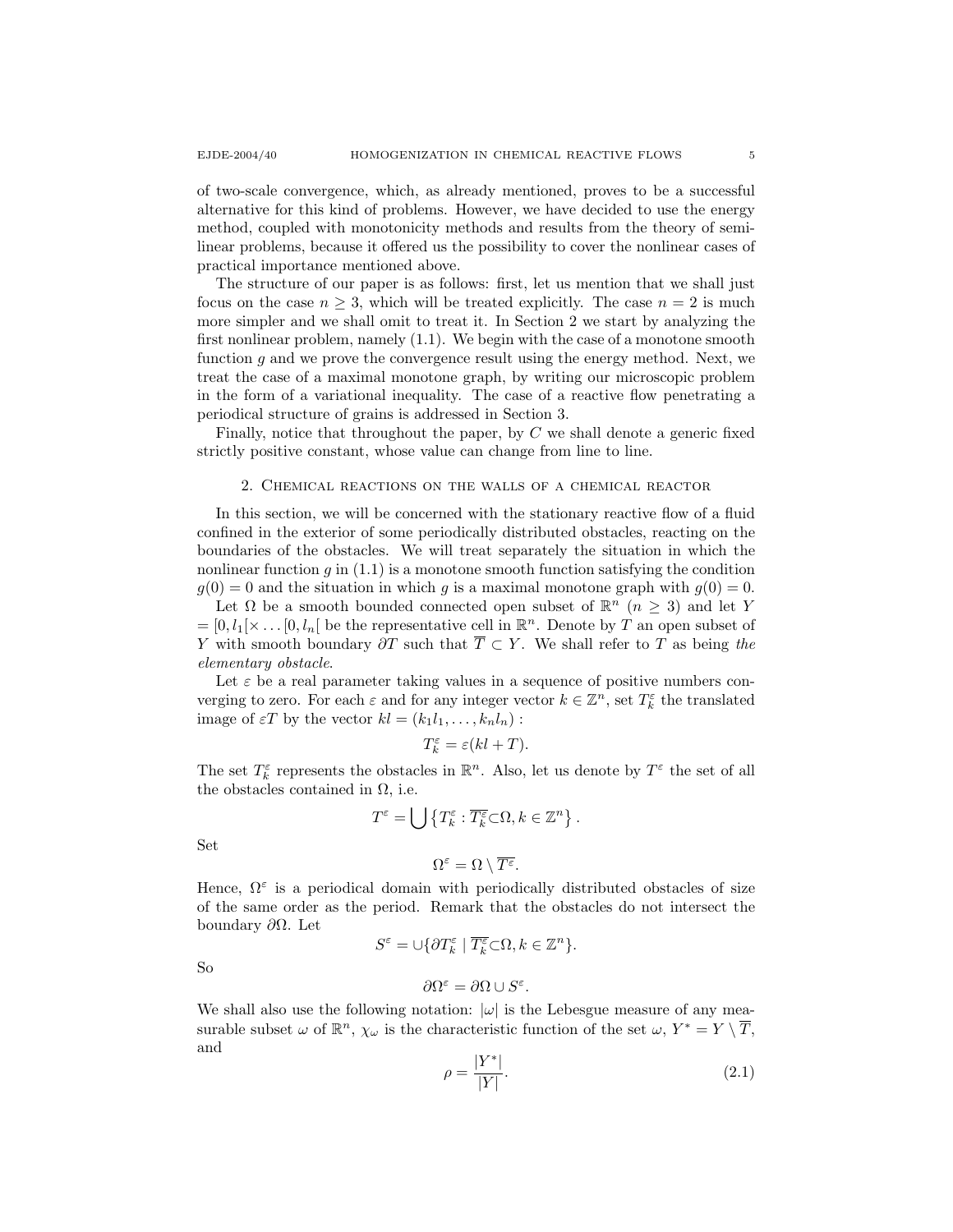Moreover, for an arbitrary function  $\psi \in L^2(\Omega^{\varepsilon})$ , we shall denote by  $\widetilde{\psi}$  its extension by zero inside the obstacles:

$$
\widetilde{\psi} = \begin{cases} \psi & \text{in } \Omega^{\varepsilon}, \\ 0 & \text{in } \Omega \setminus \overline{\Omega^{\varepsilon}} \end{cases}
$$

Also, for any open subset  $D \subset \mathbb{R}^n$  and any function  $g \in L^1(D)$ , we set

$$
\mathcal{M}_D(g) = \frac{1}{|D|} \int_D g dx.
$$
\n(2.2)

.

In the sequel we reserve the symbol  $#$  to denote periodicity properties.

2.1. Setting of the problem. As already mentioned, we are interested in studying the behavior of the solution, in such a periodical domain, of the problem

 $\epsilon$   $\sim$ 

$$
-D_f \Delta u^{\varepsilon} = f \quad \text{in } \Omega^{\varepsilon},
$$
  

$$
-D_f \frac{\partial u^{\varepsilon}}{\partial \nu} = a\varepsilon g(u^{\varepsilon}) \quad \text{on } S^{\varepsilon},
$$
  

$$
u^{\varepsilon} = 0 \quad \text{on } \partial \Omega.
$$
 (2.3)

Here,  $\nu$  is the exterior unit normal to  $\Omega^{\varepsilon}$ ,  $a > 0$ ,  $f \in L^{2}(\Omega)$  and g is assumed to be given. Two model situations will be considered; the case in which  $g$  is a monotone smooth function satisfying the condition  $g(0) = 0$  and the case of a maximal monotone graph with  $g(0) = 0$ , i.e. the case in which g is the subdifferential of a convex lower semicontinuous function G. These two general situations are well illustrated by the following important practical examples:

(a) 
$$
g(v) = \frac{\alpha v}{1 + \beta v}, \ \alpha, \beta > 0
$$
 (Langmuir kinetics)  
(b)  $g(v) = |v|^{p-1}v, \ 0 < p < 1$  (Freundlich kinetics).

The exponent  $p$  is called the order of the reaction. It is worth remarking that if we assume  $f \geq 0$ , one can prove (see, e.g. [\[18\]](#page-20-2)) that  $u^{\varepsilon} \geq 0$  in  $\Omega \setminus \overline{\Omega^{\varepsilon}}$  and  $u^{\varepsilon} > 0$  in  $\Omega^{\varepsilon}$ , although  $u^{\varepsilon}$  is not uniformly positive except in the case in which g is a monotone smooth function satisfying the condition  $g(0) = 0$ , as, for instance, in example a). Moreover, since u represents a concentration, it could be natural to assume that  $f \leq 1$ , and again one can prove that, in this case,  $u \leq 1$ . Without loss of generality, in what follows we shall assume that  $D_f = 1$ .

2.2. First model situation: g smooth. Let g be a continuously differentiable function, monotonously non-decreasing and such that  $g(v) = 0$  if and only if  $v = 0$ . We shall suppose that there exist a positive constant  $C$  and an exponent  $q$ , with  $0 \leq q < n/(n-2)$ , such that

$$
|\frac{\partial g}{\partial v}| \le C(1+|v|^q). \tag{2.4}
$$

Let us introduce the functional space

$$
V^{\varepsilon} = \left\{ v \in H^{1}(\Omega^{\varepsilon}) : v = 0 \text{ on } \partial \Omega \right\},\
$$

with  $||v||_{V^{\varepsilon}} = ||\nabla v||_{L^2(\Omega^{\varepsilon})}$ . The weak formulation of problem (2.3) (written for  $D_f = 1$ ) is:

Find  $u^{\varepsilon} \in V^{\varepsilon}$  such that

$$
\int_{\Omega^{\varepsilon}} \nabla u^{\varepsilon} \cdot \nabla \varphi dx + a\varepsilon \int_{S^{\varepsilon}} g(u^{\varepsilon}) \varphi d\sigma = \int_{\Omega^{\varepsilon}} f \varphi dx \quad \forall \varphi \in V^{\varepsilon}.
$$
 (2.5)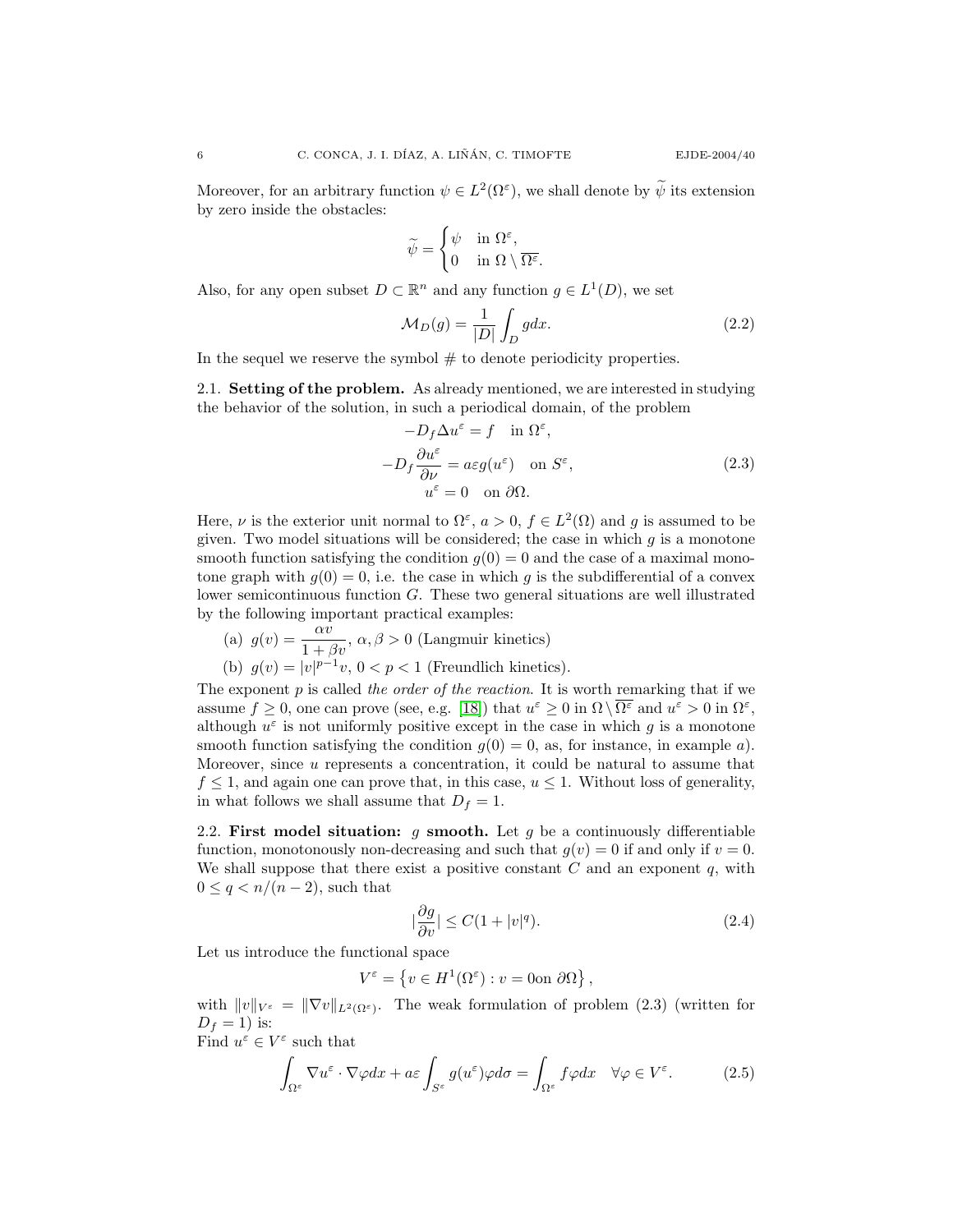By classical existence results (see [\[8\]](#page-20-5)), there exists a unique weak solution  $u^{\varepsilon} \in$  $V^{\varepsilon} \cap H^2(\Omega^{\varepsilon})$  of problem (2.3).

The solution  $u^{\varepsilon}$  of problem (2.3) being defined only on  $\Omega^{\varepsilon}$ , we need to extend it to the whole of  $\Omega$  to be able to state the convergence result. In order to do that, let us recall the following well-known extension result (see [\[10\]](#page-20-12)).

<span id="page-6-0"></span>Lemma 2.1. There exists a linear continuous extension operator

$$
P^{\varepsilon} \in \mathcal{L}(L^{2}(\Omega^{\varepsilon}); L^{2}(\Omega)) \cap \mathcal{L}(V^{\varepsilon}; H^{1}_{0}(\Omega))
$$

and a positive constant C, independent of  $\varepsilon$ , such that for any  $v \in V^{\varepsilon}$ ,

$$
||P^{\varepsilon}v||_{L^{2}(\Omega)} \leq C||v||_{L^{2}(\Omega^{\varepsilon})},
$$
  

$$
||\nabla P^{\varepsilon}v||_{L^{2}(\Omega)} \leq C||\nabla v||_{L^{2}(\Omega^{\varepsilon})}.
$$

An immediate consequence of the previous lemma is the following Poincaré's inequality in  $V^{\varepsilon}$ .

<span id="page-6-2"></span>**Lemma 2.2.** There exists a positive constant C, independent of  $\varepsilon$ , such that for any  $v \in V^{\varepsilon}$ ,

$$
||v||_{L^2(\Omega^{\varepsilon})} \leq C||\nabla v||_{L^2(\Omega^{\varepsilon})}.
$$

The main result of this section is as follows.

<span id="page-6-1"></span>**Theorem 2.3.** One can construct an extension  $P^{\varepsilon}u^{\varepsilon}$  of the solution  $u^{\varepsilon}$  of the variational problem (2.5) such that  $P^{\varepsilon}u^{\varepsilon} \rightharpoonup u$  weakly in  $H_0^1(\Omega)$ , where u is the unique solution of

$$
-\sum_{i,j=1}^{n} q_{ij} \frac{\partial^2 u}{\partial x_i \partial x_j} + a \frac{|\partial T|}{|Y^*|} g(u) = f \quad in \ \Omega,
$$
  

$$
u = 0 \quad on \ \partial \Omega.
$$
 (2.6)

Here,  $Q = (q_{ij})$  is the classical homogenized matrix, whose entries are

$$
q_{ij} = \delta_{ij} + \frac{1}{|Y^*|} \int_{Y^*} \frac{\partial \chi_j}{\partial y_i} dy \qquad (2.7)
$$

in terms of the functions  $\chi_i$ ,  $i = 1, \ldots, n$ , solutions of the so-called cell problems  $-\Delta \chi_i = 0$  in  $Y^*$ ,

$$
\frac{\partial(\chi_i + y_i)}{\partial \nu} = 0 \quad on \ \partial T,
$$
  
\n
$$
\chi_i \quad is \ Y-periodic.
$$
\n(2.8)

The constant matrix  $Q$  is symmetric and positive-definite.

Proof. We divide the proof into four steps.

*First step.* Let  $u^{\varepsilon} \in V^{\varepsilon}$  be the solution of the variational problem (2.5) and let  $P^{\varepsilon}u^{\varepsilon}$ be the extension of  $u^{\varepsilon}$  inside the obstacles given by Lemma [2.1.](#page-6-0) Taking  $\varphi = u^{\varepsilon}$  as a test function in  $(2.5)$ , using Schwartz and Poincaré's inequalities, we easily get

$$
||P^{\varepsilon}u^{\varepsilon}||_{H_0^1(\Omega)} \leq C.
$$

Consequently, by passing to a subsequence, still denoted by  $P^{\varepsilon}u^{\varepsilon}$ , we can assume that there exists  $u \in H_0^1(\Omega)$  such that

$$
P^{\varepsilon}u^{\varepsilon} \rightharpoonup u \quad \text{weakly in } H_0^1(\Omega). \tag{2.9}
$$

It remains to identify the limit equation satisfied by  $u$ .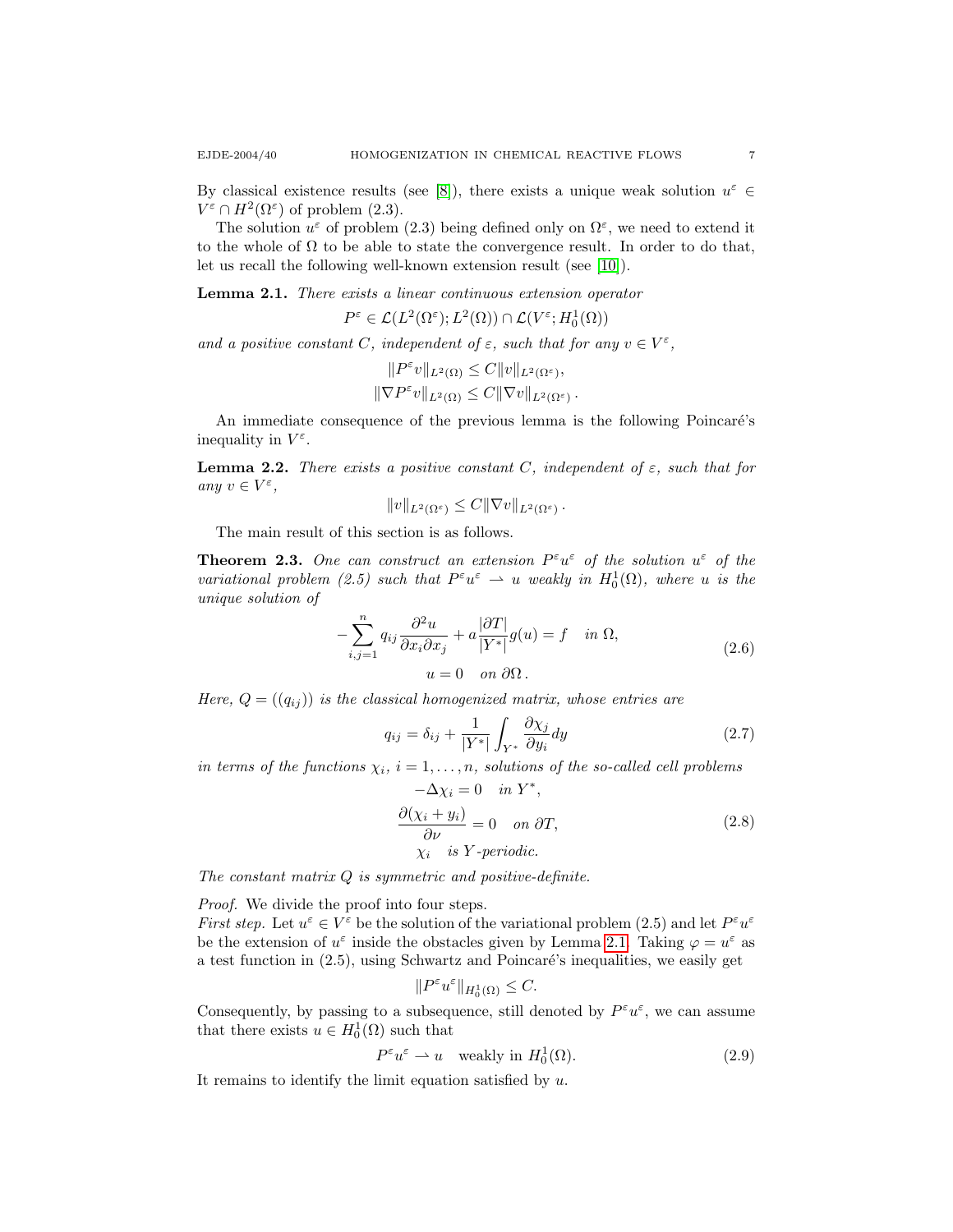Second step. In order to get the limit equation satisfied by  $u$  we have to pass to the limit in (2.5). For getting the limit of the second term in the left hand side of (2.5), let us introduce, for any  $h \in L^{s'}(\partial T)$ ,  $1 \le s' \le \infty$ , the linear form  $\mu_h^{\varepsilon}$  on  $W_0^{1,s}(\Omega)$ defined by

$$
\langle \mu_h^{\varepsilon}, \varphi \rangle = \varepsilon \int_{S^{\varepsilon}} h(\frac{x}{\varepsilon}) \varphi d\sigma \quad \forall \varphi \in W_0^{1,s}(\Omega),
$$

with  $1/s + 1/s' = 1$ . It is proved in [\[9\]](#page-20-13) that

$$
\mu_h^{\varepsilon} \to \mu_h \quad \text{strongly in } (W_0^{1,s}(\Omega))', \tag{2.10}
$$

where  $\langle \mu_h, \varphi \rangle = \mu_h \int_{\Omega} \varphi dx$ , with

$$
\mu_h = \frac{1}{|Y|} \int_{\partial T} h(y) d\sigma.
$$

In the particular case in which  $h \in L^{\infty}(\partial T)$  or even when h is constant, we have

$$
\mu_h^{\varepsilon} \to \mu_h \quad \text{strongly in } W^{-1,\infty}(\Omega).
$$

In what follows, we shall denote by  $\mu^{\varepsilon}$  the above introduced measure in the particular case in which  $h = 1$ . Notice that in this case  $\mu_h$  becomes  $\mu_1 = |\partial T|/|Y|$ . Let us prove now that for any  $\varphi \in \mathcal{D}(\Omega)$  and for any  $v^{\varepsilon} \to v$  weakly in  $H_0^1(\Omega)$ , we get

$$
\varphi g(v^{\varepsilon}) \rightharpoonup \varphi g(v) \quad \text{weakly in } W_0^{1,\overline{q}}(\Omega), \tag{2.11}
$$

where

$$
\overline{q} = \frac{2n}{q(n-2) + n}.
$$

To prove (2.11), let us first note that

$$
\sup \| \nabla g(v^{\varepsilon}) \|_{L^{\overline{q}}(\Omega)} < \infty.
$$
\n(2.12)

Indeed, from the growth condition  $(2.4)$  imposed to g, we get

$$
\int_{\Omega} \left| \frac{\partial g}{\partial x_i} (v^{\varepsilon}) \right|^{\overline{q}} dx \le C \int_{\Omega} \left( 1 + |v^{\varepsilon}|^{q\overline{q}} \right) \left| \frac{\partial v^{\varepsilon}}{\partial x_i} \right|^{\overline{q}} dx
$$
  

$$
\le C (1 + (\int_{\Omega} |v^{\varepsilon}|^{q\overline{q}\gamma} dx)^{1/\gamma}) (\int_{\Omega} |\nabla v^{\varepsilon}|^{\overline{q}\delta} dx)^{1/\delta},
$$

where we took  $\gamma$  and  $\delta$  such that  $\overline{q}\delta = 2$ ,  $1/\gamma + 1/\delta = 1$  and  $q\overline{q}\gamma = 2n/(n-2)$ . Note that from here we get  $\overline{q} = \frac{2n}{q(n-2)+n}$ . Also, since  $0 \leq q \leq n/(n-2)$ , we have  $\overline{q} > 1$ . Now, since

$$
\sup \|v^{\varepsilon}\|_{L^{\frac{2n}{n-2}}(\Omega)} < \infty,
$$

we get immediately (2.12). Hence, to get (2.11), it remains only to prove that

$$
g(v^{\varepsilon}) \to g(v) \quad \text{strongly in } L^{\overline{q}}(\Omega). \tag{2.13}
$$

But this is just a consequence of the following well-known result (see [\[15\]](#page-20-9) and [\[22\]](#page-20-6)).

<span id="page-7-0"></span>**Theorem 2.4.** Let  $G : \Omega \times \mathbb{R} \to \mathbb{R}$  be a Carathéodory function, i.e.

(a) For every v the function  $G(\cdot, v)$  is measurable with respect to  $x \in \Omega$ .

(b) For every (a.e.)  $x \in \Omega$ , the function  $G(x, \cdot)$  is continuous with respect to v.

Moreover, if we assume that there exists a positive constant  $C$  such that

$$
|G(x,v)| \leq C\left(1+|v|^{r/t}\right),\,
$$

with  $r \geq 1$  and  $t < \infty$ , then the map  $v \in L^r(\Omega) \mapsto G(x, v(x)) \in L^t(\Omega)$  is continuous in the strong topologies.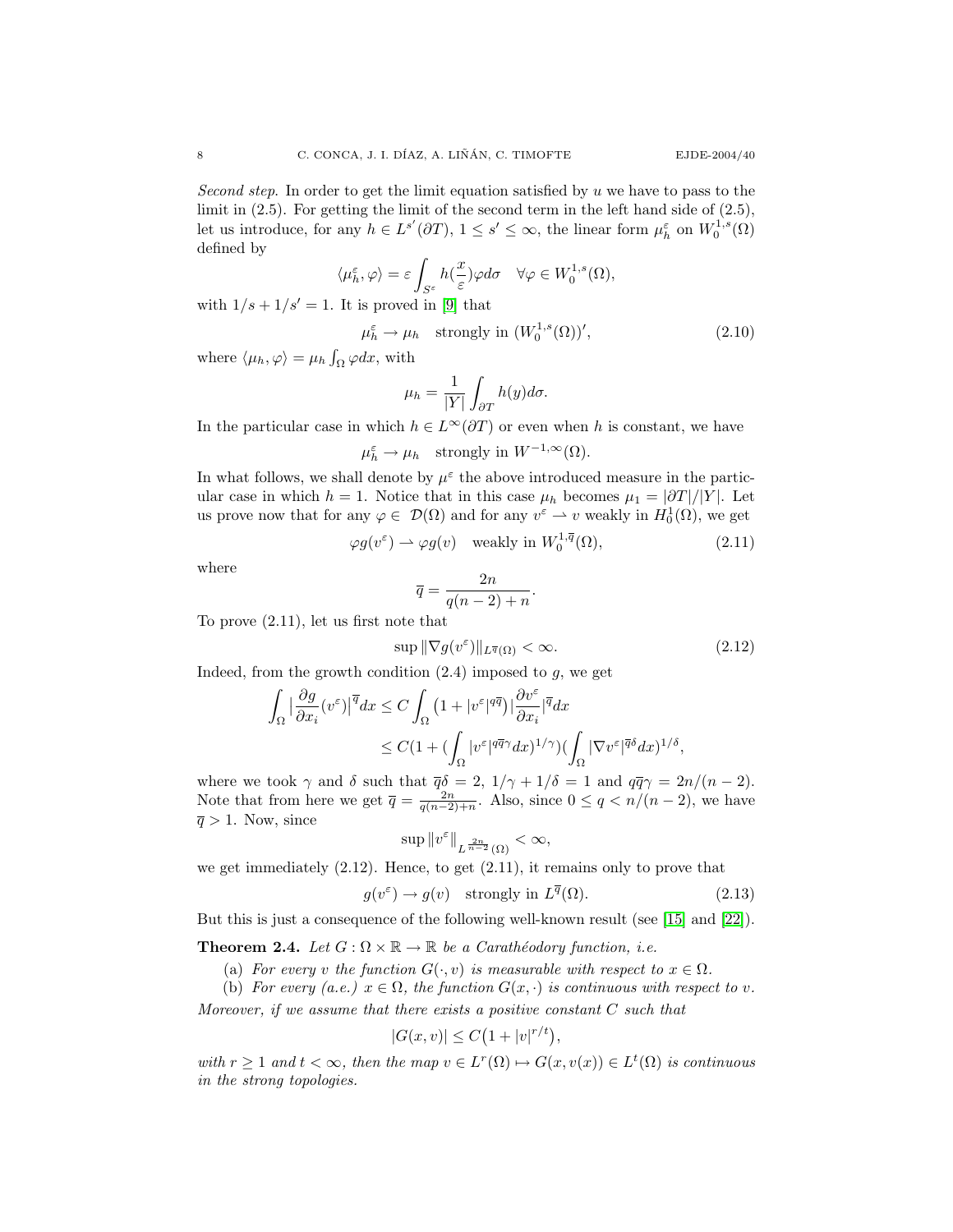Indeed, since

$$
|g(v)| \le C(1+|v|^{q+1}),
$$

applying the above theorem for  $G(x, v) = g(v)$ ,  $t = \overline{q}$  and  $r = (2n/(n-2)) - r'$ , with  $r' > 0$  such that  $q + 1 < r/t$  and using the compact injection  $H^1(\Omega) \hookrightarrow L^r(\Omega)$ we easily get  $(2.13)$ .

Finally, from (2.10) (with  $h = 1$ ) and (2.11) written for  $v^{\varepsilon} = P^{\varepsilon} u^{\varepsilon}$ , we conclude

$$
\langle \mu^{\varepsilon}, \varphi g(P^{\varepsilon} u^{\varepsilon}) \rangle \to \frac{|\partial T|}{|Y|} \int_{\Omega} \varphi g(u) dx \quad \forall \varphi \in \mathcal{D}(\Omega)
$$
 (2.14)

and this ends this step of the proof.

Third step. Let  $\xi^{\varepsilon}$  be the gradient of  $u^{\varepsilon}$  in  $\Omega^{\varepsilon}$  and let us denote by  $\xi^{\varepsilon}$  its extension with zero to the whole of  $\Omega$ , i.e.

$$
\widetilde{\xi^{\varepsilon}} = \begin{cases} \xi^{\varepsilon} & \text{in } \Omega^{\varepsilon}, \\ 0 & \text{in } \Omega \setminus \overline{\Omega^{\varepsilon}}. \end{cases}
$$

Obviously,  $\tilde{\xi}^{\varepsilon}$  is bounded in  $(L^2(\Omega))^n$  and hence there exists  $\xi \in (L^2(\Omega))^n$  such that

$$
\tilde{\xi}^{\tilde{\varepsilon}} \rightharpoonup \xi \quad \text{weakly in } (L^2(\Omega))^n. \tag{2.15}
$$

Let us see now which is the equation satisfied by  $\xi$ . Take  $\varphi \in \mathcal{D}(\Omega)$ . From (2.5) we get

$$
\int_{\Omega} \tilde{\xi}^{\varepsilon} \cdot \nabla \varphi dx + a\varepsilon \int_{S^{\varepsilon}} g(u^{\varepsilon}) \varphi d\sigma = \int_{\Omega} \chi_{\Omega^{\varepsilon}} f \varphi dx.
$$
\n(2.16)

Now, we can pass to the limit, with  $\varepsilon \to 0$ , in all the terms of (2.16). For the first one, we have

$$
\lim_{\varepsilon \to 0} \int_{\Omega} \tilde{\xi}^{\varepsilon} \cdot \nabla \varphi dx = \int_{\Omega} \xi \cdot \nabla \varphi dx.
$$
\n(2.17)

For the second term, using (2.14), we get

$$
\lim_{\varepsilon \to 0} a\varepsilon \int_{S^{\varepsilon}} g(u^{\varepsilon}) \varphi d\sigma = a \frac{|\partial T|}{|Y|} \int_{\Omega} g(u) \varphi dx.
$$
 (2.18)

It is not difficult to pass to the limit in the right-hand side of (2.16). Since

$$
\chi_{\Omega^{\varepsilon}} f \rightharpoonup \frac{|Y^*|}{|Y|} f
$$
 weakly in  $L^2(\Omega)$ ,

we obtain

$$
\lim_{\varepsilon \to 0} \int_{\Omega} \chi_{\Omega^{\varepsilon}} f \varphi dx = \frac{|Y^*|}{|Y|} \int_{\Omega} f \varphi dx.
$$
\n(2.19)

Putting together  $(2.17)-(2.19)$ , we have

$$
\int_{\Omega} \xi \cdot \nabla \varphi dx + a \frac{|\partial T|}{|Y|} \int_{\Omega} g(u) \varphi dx = \frac{|Y^*|}{|Y|} \int_{\Omega} f \varphi dx \quad \forall \varphi \in \mathcal{D}(\Omega).
$$

Hence  $\xi$  verifies

$$
-\operatorname{div}\xi + a\frac{|\partial T|}{|Y|}g(u) = \frac{|Y^*|}{|Y|}f \quad \text{in } \Omega.
$$
 (2.20)

It remains now to identify  $\xi$ .

Fourth step. In order to identify  $\xi$ , we shall make use of the solutions of the cellproblems (2.8). For any fixed  $i = 1, \ldots, n$ , let us define

$$
\Phi_{i\varepsilon}(x) = \varepsilon \big(\chi_i(\frac{x}{\varepsilon}) + y_i\big) \quad \forall x \in \Omega^{\varepsilon},\tag{2.21}
$$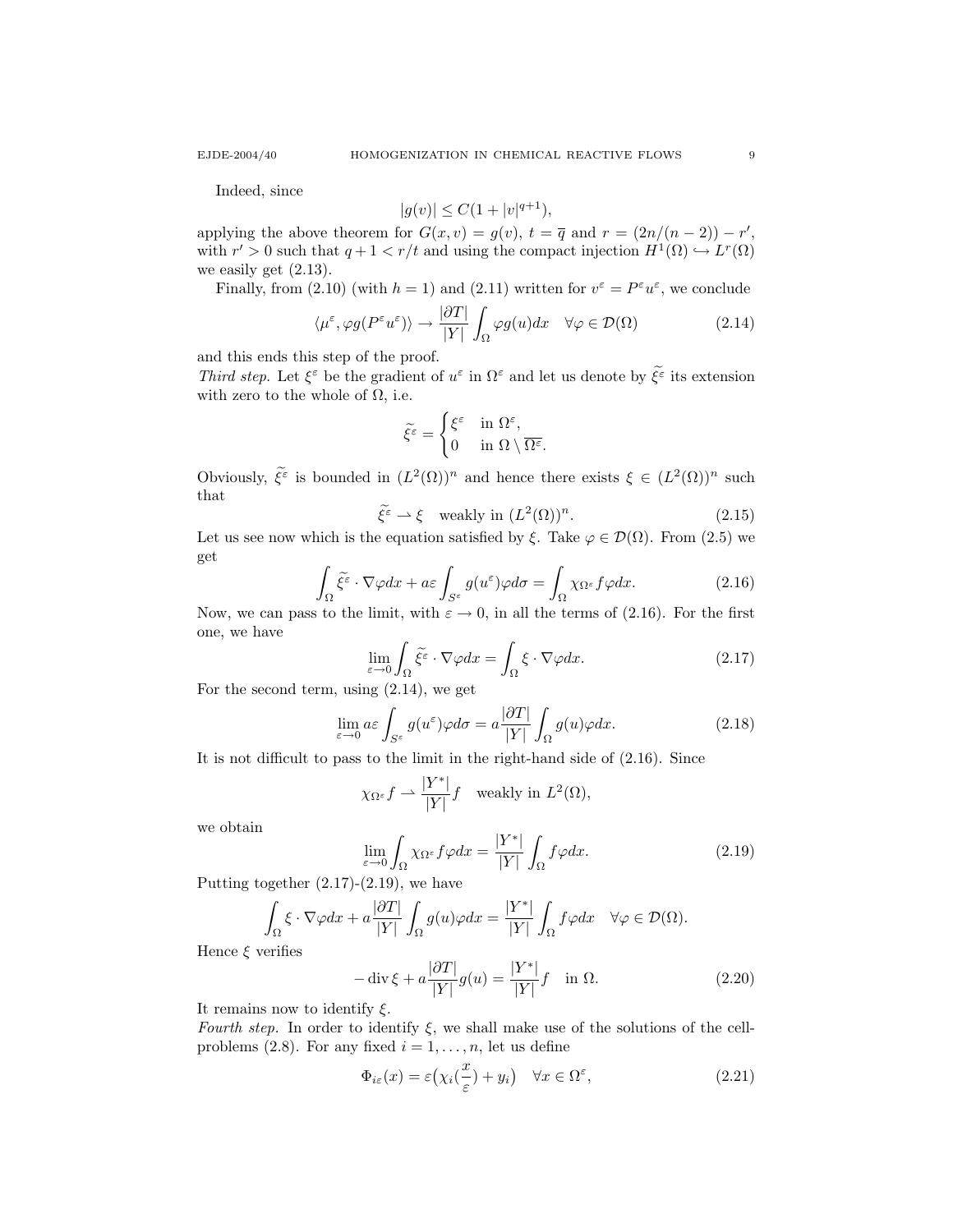where  $y = x/\varepsilon$ . By periodicity

$$
P^{\varepsilon} \Phi_{i\varepsilon} \rightharpoonup x_i \quad \text{ weakly in } H^1(\Omega). \tag{2.22}
$$

Let  $\eta_i^{\varepsilon}$  be the gradient of  $\Phi_{i\varepsilon}$  in  $\Omega^{\varepsilon}$ . Denote by  $\widetilde{\eta}_i^{\varepsilon}$  the extension by zero of  $\eta_i^{\varepsilon}$  inside the obstacles. From (2.21), for the *j*-component of  $\tilde{\eta}_i^{\varepsilon}$  we get

$$
\left(\widetilde{\eta_{i}^{\varepsilon}}\right)_{j}=\left(\frac{\widetilde{\partial \Phi_{i\varepsilon}}}{\partial x_{j}}\right)=\left(\frac{\widetilde{\partial \chi_{i}}}{\partial y_{j}}(y)\right)+\delta_{ij}\chi_{Y^{*}}
$$

and hence

$$
\left(\widetilde{\eta_i^{\varepsilon}}\right)_j \rightharpoonup \frac{1}{|Y|} \left(\int_{Y^*} \frac{\partial \chi_i}{\partial y_j} dy + |Y^*| \delta_{ij}\right) = \frac{|Y^*|}{|Y|} q_{ij} \quad \text{weakly in } L^2(\Omega). \tag{2.23}
$$

On the other hand, it is not difficult to see that  $\eta_i^\varepsilon$  satisfies

$$
-\operatorname{div}\eta_i^{\varepsilon} = 0 \quad \text{in } \Omega^{\varepsilon},
$$
  

$$
\eta_i^{\varepsilon} \cdot \nu = 0 \quad \text{on } S^{\varepsilon}.
$$
 (2.24)

Now, let  $\varphi \in \mathcal{D}(\Omega)$ . Multiplying the first equation in (2.24) by  $\varphi u^{\varepsilon}$  and integrating by parts over  $\Omega^{\varepsilon}$  we get

$$
\int_{\Omega^{\varepsilon}} \eta_i^{\varepsilon} \cdot \nabla \varphi u^{\varepsilon} dx + \int_{\Omega^{\varepsilon}} \eta_i^{\varepsilon} \cdot \nabla u^{\varepsilon} \varphi dx = 0.
$$
\n
$$
\int_{\Omega} \widetilde{\eta}_i^{\varepsilon} \cdot \nabla \varphi P^{\varepsilon} u^{\varepsilon} dx + \int_{\Omega^{\varepsilon}} \eta_i^{\varepsilon} \cdot \nabla u^{\varepsilon} \varphi dx = 0.
$$
\n(2.25)

So

$$
\int_{\Omega} \tilde{\eta}_i^{\varepsilon} \cdot \nabla \varphi P^{\varepsilon} u^{\varepsilon} dx + \int_{\Omega^{\varepsilon}} \eta_i^{\varepsilon} \cdot \nabla u^{\varepsilon} \varphi dx = 0.
$$
\n(2.25)

On the other hand, taking  $\varphi \Phi_{i\epsilon}$  as a test function in (2.5) we obtain

$$
\int_{\Omega^{\varepsilon}} (\nabla u^{\varepsilon} \cdot \nabla \varphi) \Phi_{i\varepsilon} dx + \int_{\Omega^{\varepsilon}} (\nabla u^{\varepsilon} \cdot \nabla \Phi_{i\varepsilon}) \varphi dx + a\varepsilon \int_{S^{\varepsilon}} g(u^{\varepsilon}) \varphi \Phi_{i\varepsilon} d\sigma = \int_{\Omega^{\varepsilon}} f \varphi \Phi_{i\varepsilon} dx
$$

which, using the definitions of  $\xi^{\varepsilon}$  and  $\eta^{\varepsilon}_{i}$ , gives

$$
\int_{\Omega} \tilde{\xi}^{\varepsilon} \cdot \nabla \varphi P^{\varepsilon} \Phi_{i\varepsilon} dx + \int_{\Omega^{\varepsilon}} \nabla u^{\varepsilon} \cdot \eta_{i}^{\varepsilon} \varphi dx + a\varepsilon \int_{S^{\varepsilon}} g(u^{\varepsilon}) \varphi \Phi_{i\varepsilon} d\sigma = \int_{\Omega} f \chi_{\Omega^{\varepsilon}} \varphi P^{\varepsilon} \Phi_{i\varepsilon} dx.
$$
  
Now, using (2.25), we get

 $\nu$ , using (2.25), we

$$
\int_{\Omega} \tilde{\xi}^{\varepsilon} \cdot \nabla \varphi P^{\varepsilon} \Phi_{i\varepsilon} dx - \int_{\Omega} \tilde{\eta}^{\varepsilon}_i \cdot \nabla \varphi P^{\varepsilon} \Phi_{i\varepsilon} dx + a\varepsilon \int_{S^{\varepsilon}} g(u^{\varepsilon}) \varphi \Phi_{i\varepsilon} d\sigma = \int_{\Omega} f \chi_{\Omega^{\varepsilon}} \varphi P^{\varepsilon} \Phi_{i\varepsilon} dx.
$$
\n(2.26)

Let us pass to the limit in  $(2.26)$ . Firstly, using  $(2.15)$  and  $(2.22)$ , we have

$$
\lim_{\varepsilon \to 0} \int_{\Omega} \widetilde{\xi}^{\varepsilon} \cdot \nabla \varphi P^{\varepsilon} \Phi_{i\varepsilon} dx = \int_{\Omega} \xi \cdot \nabla \varphi x_i dx.
$$
\n(2.27)

On the other hand, (2.9) and (2.23) imply that

$$
\lim_{\varepsilon \to 0} \int_{\Omega} \widetilde{\eta}_{i}^{\varepsilon} \cdot \nabla \varphi P^{\varepsilon} u^{\varepsilon} dx = \frac{|Y^{*}|}{|Y|} \int_{\Omega} q_{i} \cdot \nabla \varphi u dx, \tag{2.28}
$$

where  $q_i$  is the vector having the j-component equal to  $q_{ij}$ .

Because the boundary of T is smooth, of class  $C^2$ ,  $P^{\varepsilon} \Phi_{i\varepsilon} \in W^{1,\infty}(\Omega)$  and  $P^{\varepsilon} \Phi_{i\varepsilon} \to x_i$  strongly in  $L^{\infty}(\Omega)$ . Then, since  $g(P^{\varepsilon} u^{\varepsilon}) P^{\varepsilon} \Phi_{i\varepsilon} \to g(u)x_i$  strongly in  $L^{\overline{q}}(\Omega)$  and  $g(P^{\varepsilon}u^{\varepsilon})P^{\varepsilon}\Phi_{i\varepsilon}$  is bounded in  $W^{1,\overline{q}}(\Omega)$ , we have  $g(P^{\varepsilon}u^{\varepsilon})P^{\varepsilon}\Phi_{i\varepsilon} \rightharpoonup g(u)x_i$ weakly in  $W^{1,\overline{q}}(\Omega)$ . So

$$
\lim_{\varepsilon \to 0} a\varepsilon \int_{S^{\varepsilon}} g(u^{\varepsilon}) \varphi \Phi_{i\varepsilon} d\sigma = a \frac{|\partial T|}{|Y|} \int_{\Omega} g(u) \varphi x_i dx.
$$
 (2.29)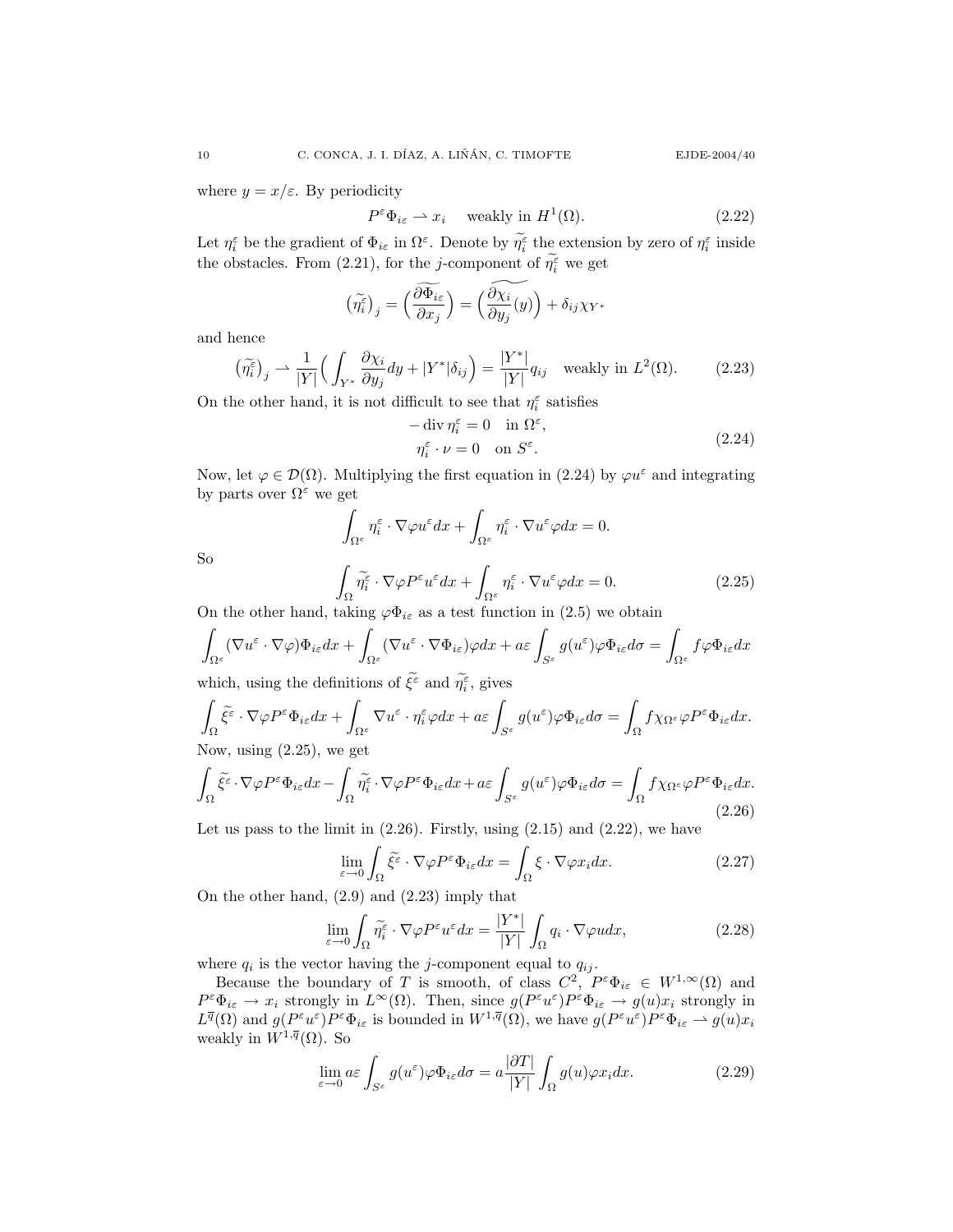Finally, for the limit of the right-hand side of (2.26), since  $\chi_{\Omega^{\varepsilon}} f \rightharpoonup \frac{|Y^*|}{|Y|}$  $\frac{Y}{|Y|} f$  weakly in  $L^2(\Omega)$ , using again  $(2.22)$  we have

$$
\lim_{\varepsilon \to 0} \int_{\Omega} f \chi_{\Omega^{\varepsilon}} \varphi P^{\varepsilon} \Phi_{i\varepsilon} dx = \frac{|Y^*|}{|Y|} \int_{\Omega} f \varphi x_i dx.
$$
 (2.30)

Hence we get

$$
\int_{\Omega} \xi \cdot \nabla \varphi x_i dx - \frac{|Y^*|}{|Y|} \int_{\Omega} q_i \cdot \nabla \varphi u dx + a \frac{|\partial T|}{|Y|} \int_{\Omega} g(u) \varphi x_i dx = \frac{|Y^*|}{|Y|} \int_{\Omega} f \varphi x_i dx. \tag{2.31}
$$

Using Green's formula and equation (2.20), we have

$$
-\int_{\Omega} \xi \cdot \nabla x_i \varphi dx + \frac{|Y^*|}{|Y|} \int_{\Omega} q_i \cdot \nabla u \varphi dx = 0 \quad \text{in } \Omega.
$$

The above equality holds true for any  $\varphi \in \mathcal{D}(\Omega)$ . This implies that

$$
-\xi \cdot \nabla x_i + \frac{|Y^*|}{|Y|} q_i \cdot \nabla u = 0 \quad \text{in } \Omega.
$$
 (2.32)

Writing  $(2.30)$  by components, differentiating with respect to  $x_i$ , summing after i and using (2.19), we conclude that

$$
\frac{|Y^*|}{|Y|} \sum_{i,j=1}^n q_{ij} \frac{\partial^2 u}{\partial x_i \partial x_j} = \text{div}\,\xi = -\frac{|Y^*|}{|Y|} f + a \frac{|\partial T|}{|Y|} g(u),
$$

which implies that  $u$  satisfies

$$
-\sum_{i,j=1}^n q_{ij} \frac{\partial^2 u}{\partial x_i \partial x_j} + a \frac{\partial T}{|Y^*|} g(u) = f \text{ in } \Omega.
$$

Since  $u \in H_0^1(\Omega)$  (i.e.  $u = 0$  on  $\partial\Omega$ ) and u is uniquely determined, the whole sequence  $P^{\varepsilon}u^{\varepsilon}$  converges to u and Theorem [2.3](#page-6-1) is proved.

Remark 2.5. As already mentioned, it is worth remarking that if we assume  $f \geq 0$ , the function g in example a) is indeed a particular example of our first model situation. Moreover, the growth condition (2.4) for g holds with  $q = 0$ , hence we get  $\bar{q} = 2$  and convergence (2.11) holds in  $H_0^1(\Omega)$ . Since g is Lipschitz continuous, one can prove (see J.I. Díaz  $[18]$ ) that the solution of the homogenized problem is also strictly positive on  $\Omega$ . This will not be the case when g is not necessarily regular.

2.3. Second model situation: The case of a monotone graph. In this subsection we shall treat the case in which the function  $g$  appearing in (1.1) is a single-valued maximal monotone graph in  $\mathbb{R} \times \mathbb{R}$ , satisfying the condition  $g(0) = 0$ . Also, if we denote by  $D(g)$  the domain of g, i.e.  $D(g) = {\{\xi \in \mathbb{R} : g(\xi) \neq \emptyset\}}$ , then we suppose that  $D(g) = \mathbb{R}$ . Moreover, we assume that g is continuous and there exist  $C \geq 0$  and an exponent q, with  $0 \leq q \leq n/(n-2)$ , such that

$$
|g(v)| \le C(1+|v|^q). \tag{2.33}
$$

Note that the second important practical example (b) mentioned in the Introduction is a particular example of such a single-valued maximal monotone graph.

We know that in this case there exists a lower semicontinuous convex function G from  $\mathbb R$  to  $]-\infty,+\infty]$ , G proper, i.e.  $G \neq +\infty$  such that g is the subdifferential of G,  $g = \partial G$  (G is an indefinite "integral" of g). Let  $G(v) = \int_0^v g(s)ds$ .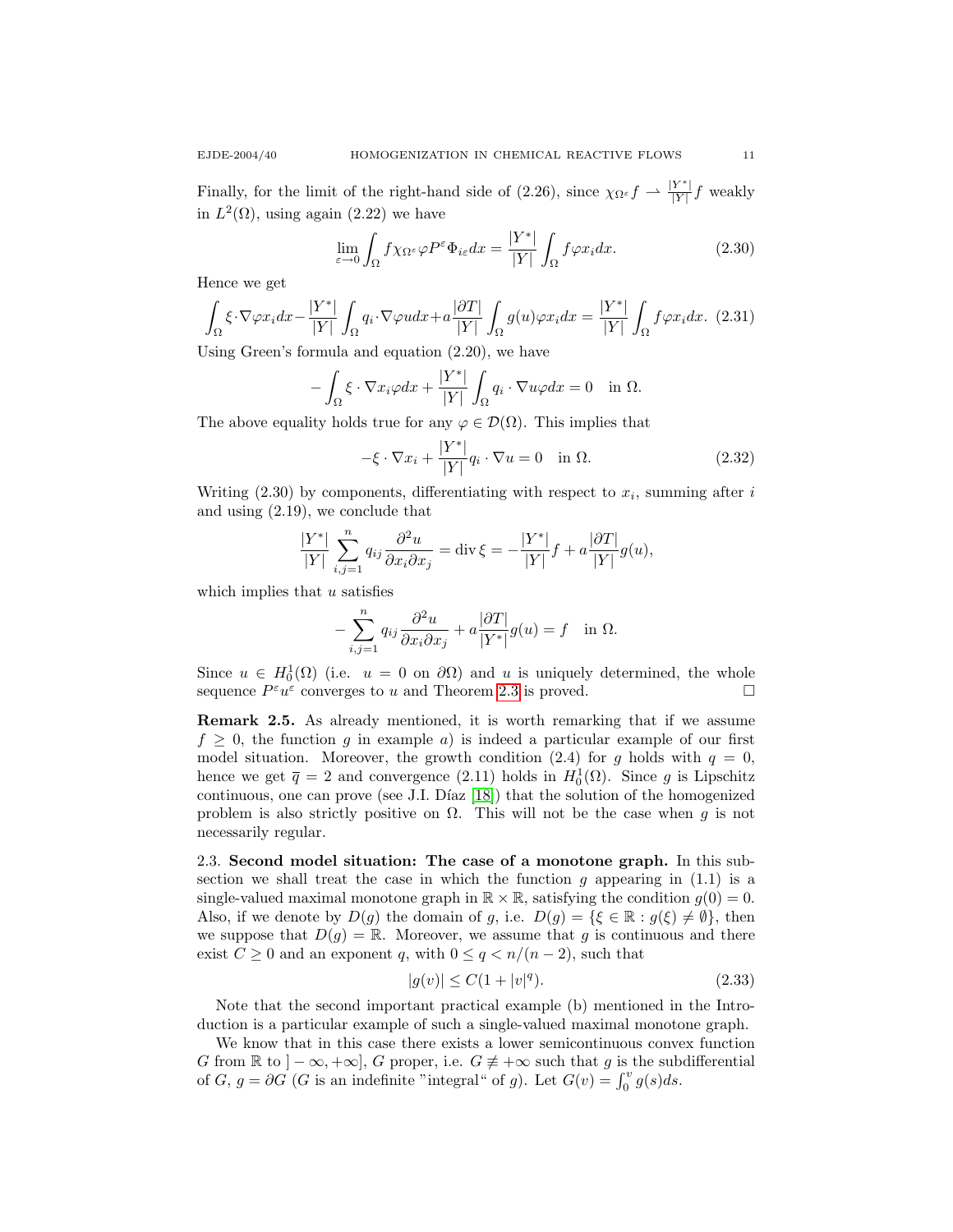Define the convex set

$$
K^{\varepsilon} = \left\{ v \in V^{\varepsilon} : G(v)|_{S^{\varepsilon}} \in L^{1}(S^{\varepsilon}) \right\}.
$$
 (2.34)

For a given function  $f \in L^2(\Omega)$  the weak solution of the problem (2.3) is also the unique solution of the variational inequality:

Find 
$$
u^{\varepsilon} \in K^{\varepsilon}
$$
 such that  
\n
$$
\int_{\Omega^{\varepsilon}} Du^{\varepsilon} D(v^{\varepsilon} - u^{\varepsilon}) dx - \int_{\Omega^{\varepsilon}} f(v^{\varepsilon} - u^{\varepsilon}) dx + a \langle \mu^{\varepsilon}, G(v^{\varepsilon}) - G(u^{\varepsilon}) \rangle \ge 0 \qquad (2.35)
$$
\nfor all  $v^{\varepsilon} \in K^{\varepsilon}$ .

First, let us notice that there exists a unique weak solution  $u^{\varepsilon} \in V^{\varepsilon} \cap H^{2}(\Omega^{\varepsilon})$  of the above variational inequality (see [\[8\]](#page-20-5)). Also, notice that it is well-known that the solution  $u^{\varepsilon}$  of the variational inequality (2.35) is also the unique solution of the minimization problem:

$$
u^{\varepsilon} \in K^{\varepsilon},
$$
  

$$
J^{\varepsilon}(u^{\varepsilon}) = \inf_{v \in K^{\varepsilon}} J^{\varepsilon}(v),
$$

where

$$
J^{\varepsilon}(v) = \frac{1}{2} \int_{\Omega^{\varepsilon}} |Dv|^2 dx + a \langle \mu^{\varepsilon}, G(v) \rangle - \int_{\Omega^{\varepsilon}} f v dx.
$$

Introduce the following functional defined on  $H_0^1(\Omega)$ :

$$
J^{0}(v) = \frac{1}{2} \int_{\Omega} QDvDvdx + a \frac{|\partial T|}{|Y^{*}|} \int_{\Omega} G(v)dx - \int_{\Omega} fvdx.
$$

The main result of this subsection is as follows.

<span id="page-11-0"></span>**Theorem 2.6.** One can construct an extension  $P^{\varepsilon}u^{\varepsilon}$  of the solution  $u^{\varepsilon}$  of the variational inequality (2.35) such that  $P^{\varepsilon}u^{\varepsilon} \rightharpoonup u$  weakly in  $H_0^1(\Omega)$ , where u is the unique solution of the minimization problem: Find  $u \in H_0^1(\Omega)$  such that

$$
J^{0}(u) = \inf_{v \in H_{0}^{1}(\Omega)} J^{0}(v).
$$
 (2.36)

Moreover,  $G(u) \in L^1(\Omega)$ . Here,  $Q = ((q_{ij}))$  is the classical homogenized matrix, whose entries were defined by  $(2.7)-(2.8)$ .

Note that  $u$  also satisfies

$$
-\sum_{i,j=1}^{n} q_{ij} \frac{\partial^2 u}{\partial x_i \partial x_j} + a \frac{|\partial T|}{|Y^*|} g(u) = f \text{ in } \Omega,
$$
  

$$
u = 0 \text{ on } \partial \Omega.
$$

*Proof of Theorem [2.6.](#page-11-0)* Let  $u^{\varepsilon}$  be the solution of the variational inequality (2.35). We shall use the same extension  $P^{\varepsilon}u^{\varepsilon}$  as in the previous case (given by Lemma [2.1\)](#page-6-0). It is not difficult to see that  $P^{\varepsilon}u^{\varepsilon}$  is bounded in  $H_0^1(\Omega)$ . So by extracting a subsequence, one has

$$
P^{\varepsilon}u^{\varepsilon} \rightharpoonup u \quad \text{weakly in} \quad H_0^1(\Omega). \tag{2.37}
$$

Let  $\varphi \in \mathcal{D}(\Omega)$ . By classical regularity results  $\chi_i \in L^{\infty}$ . Using the boundedness of  $\chi_i$  and  $\varphi$ , there exists  $M \geq 0$  such that

$$
\|\frac{\partial\varphi}{\partial x_i}\|_{L^\infty}\|\chi_i\|_{L^\infty} < M.
$$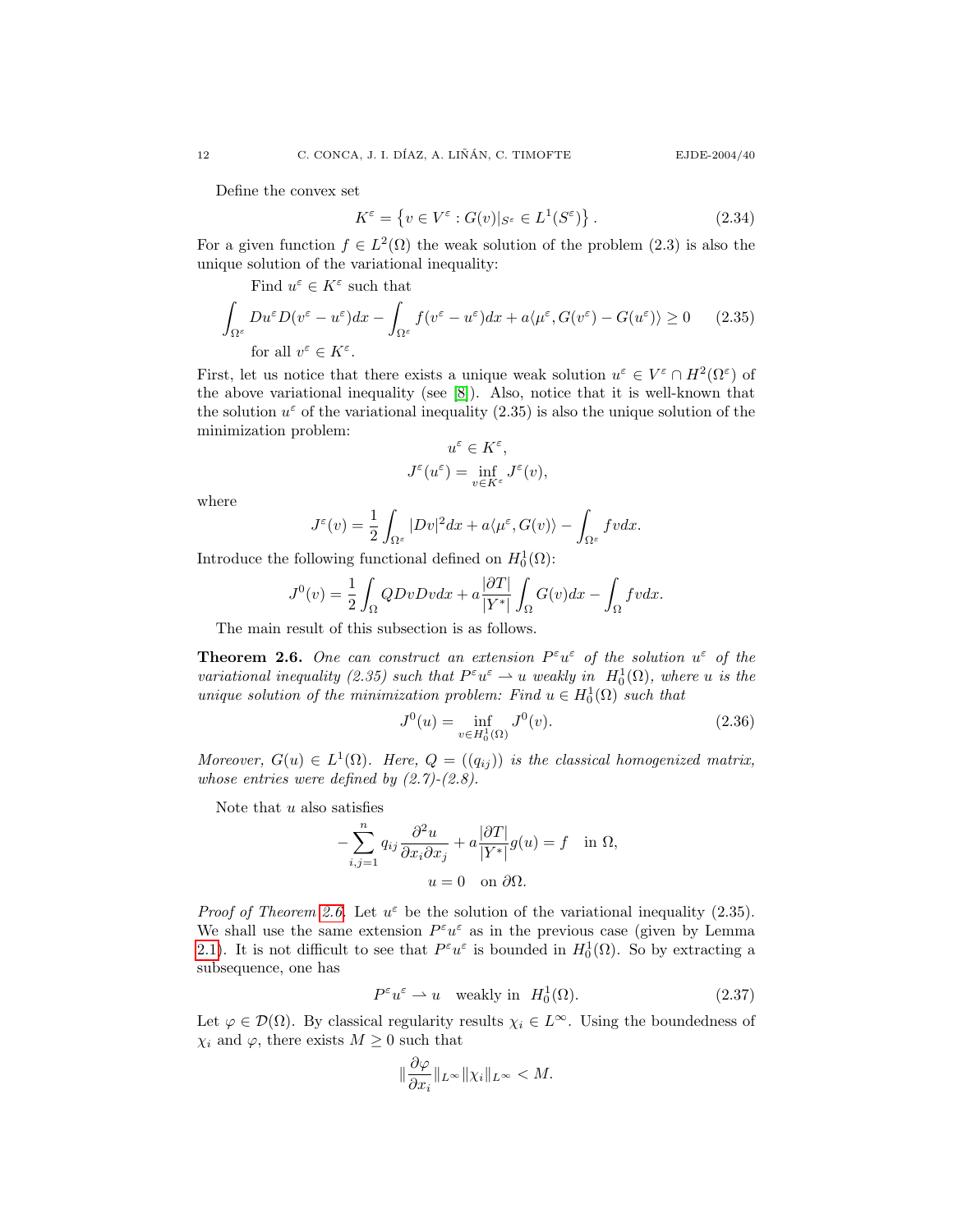Let

$$
v^{\varepsilon} = \varphi + \sum_{i} \varepsilon \frac{\partial \varphi}{\partial x_{i}}(x) \chi_{i}(\frac{x}{\varepsilon}).
$$
\n(2.38)

Then  $v^{\varepsilon} \in K^{\varepsilon}$  which will allow us to take it as a test function in (2.35). Moreover,  $v^{\varepsilon} \to \varphi$  strongly in  $L^2(\Omega)$ . Let us compute  $Dv^{\varepsilon}$ :

$$
Dv^{\varepsilon} = D\varphi + \sum_{i} \frac{\partial \varphi}{\partial x_{i}}(x) D\chi_{i}(\frac{x}{\varepsilon}) + \varepsilon \sum_{i} D \frac{\partial \varphi}{\partial x_{i}}(x) \chi_{i}(\frac{x}{\varepsilon}).
$$

So

$$
Dv^{\varepsilon} = \sum_{i} \frac{\partial \varphi}{\partial x_{i}}(x)(\mathbf{e}_{i} + D\chi_{i}(\frac{x}{\varepsilon})) + \varepsilon \sum_{i} D \frac{\partial \varphi}{\partial x_{i}}(x)\chi_{i}(\frac{x}{\varepsilon}),
$$

where  $\mathbf{e}_i, 1 \leq i \leq n$ , are the elements of the canonical basis in  $\mathbb{R}^n$ . Using  $v^{\varepsilon}$  as a test function in (2.35), we can write

$$
\int_{\Omega^{\varepsilon}} Du^{\varepsilon} D v^{\varepsilon} dx \geq \int_{\Omega^{\varepsilon}} f(v^{\varepsilon} - u^{\varepsilon}) dx + \int_{\Omega^{\varepsilon}} Du^{\varepsilon} D u^{\varepsilon} dx - a \langle \mu^{\varepsilon}, G(v^{\varepsilon}) - G(u^{\varepsilon}) \rangle.
$$

In fact, we have

$$
\int_{\Omega} DP^{\varepsilon} u^{\varepsilon} (\widetilde{Dv^{\varepsilon}}) dx \ge \int_{\Omega^{\varepsilon}} f(v^{\varepsilon} - u^{\varepsilon}) dx + \int_{\Omega^{\varepsilon}} Du^{\varepsilon} Du^{\varepsilon} dx - a \langle \mu^{\varepsilon}, G(v^{\varepsilon}) - G(u^{\varepsilon}) \rangle. \tag{2.39}
$$

Denote

$$
\rho Q \mathbf{e}_j = \frac{1}{|Y^*|} \int_{Y^*} (D\chi_j + \mathbf{e}_j) dy,
$$
\n(2.40)

where  $\rho = |Y^*|/|Y|$ . Neglecting the term  $\varepsilon \sum_i D \frac{\partial \varphi}{\partial x_i}(x) \chi_i(\frac{x}{\varepsilon})$  which actually tends strongly to zero, we can pass immediately to the limit in the left-hand side of (2.39). Hence

$$
\int_{\Omega} DP^{\varepsilon} u^{\varepsilon} \widetilde{Dv^{\varepsilon}} dx \to \int_{\Omega} \rho Q D u D \varphi dx. \tag{2.41}
$$

It is not difficult to pass to the limit in the first term of the right-hand side of (2.39). Indeed, since  $v^{\varepsilon} \to \varphi$  strongly in  $L^2(\Omega)$ , we get

$$
\int_{\Omega^{\varepsilon}} f(v^{\varepsilon} - u^{\varepsilon}) dx = \int_{\Omega} f \chi_{\Omega^{\varepsilon}} (v^{\varepsilon} - P^{\varepsilon} u^{\varepsilon}) dx \to \int_{\Omega} f \rho(\varphi - u) dx.
$$
 (2.42)

For the third term of the right-hand side of (2.39), assuming the growth condition  $(2.33)$  for the single-valued maximal monotone graph g and reasoning exactly like in the previous subsection, we get

$$
G(P^{\varepsilon}u^{\varepsilon}) \rightharpoonup G(u) \quad \text{weakly in } W_0^{1,\overline{q}}(\Omega)
$$

and then

$$
\langle \mu^{\varepsilon}, G(P^{\varepsilon} u^{\varepsilon}) \rangle \to \frac{|\partial T|}{|Y|} \int_{\Omega} G(u) dx.
$$

In a similar manner, we obtain

$$
\langle \mu^{\varepsilon}, G(v^{\varepsilon}) \rangle \to \frac{|\partial T|}{|Y|} \int_{\Omega} G(\varphi) dx
$$

and hence we get

$$
a\langle \mu^{\varepsilon}, G(v^{\varepsilon}) - G(P^{\varepsilon}u^{\varepsilon})\rangle \to a\frac{|\partial T|}{|Y|} \int_{\Omega} (G(\varphi) - G(u))dx.
$$
 (2.43)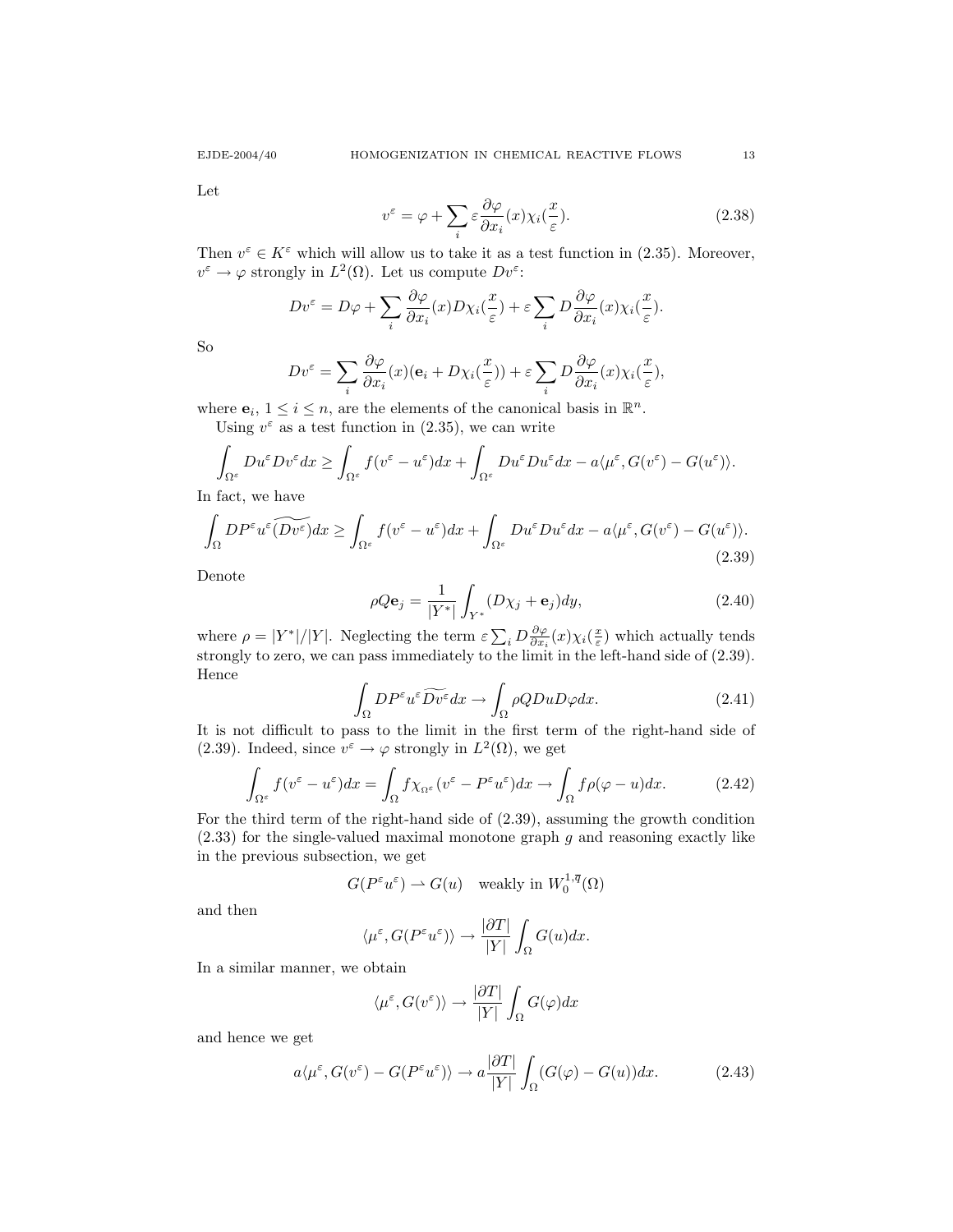So, it remains to pass to the limit only in the second term of the right-hand side of (2.39). For doing this, we can write down the subdifferential inequality

$$
\int_{\Omega^{\varepsilon}} Du^{\varepsilon} Du^{\varepsilon} dx \ge \int_{\Omega^{\varepsilon}} Dw^{\varepsilon} Dw^{\varepsilon} dx + 2 \int_{\Omega^{\varepsilon}} Dw^{\varepsilon} (Du^{\varepsilon} - Dw^{\varepsilon}) dx, \tag{2.44}
$$

for any  $w^{\varepsilon} \in H_0^1(\Omega)$ . Reasoning as before and choosing

$$
w^{\varepsilon} = \overline{\varphi} + \sum_{i} \varepsilon \frac{\partial \overline{\varphi}}{\partial x_{i}}(x) \chi_{i}(\frac{x}{\varepsilon}),
$$

where  $\overline{\varphi}$  enjoys similar properties as the corresponding  $\varphi$ , the right-hand side of the inequality (2.44) passes to the limit and one has

$$
\liminf_{\varepsilon \to 0} \int_{\Omega^{\varepsilon}} Du^{\varepsilon} Du^{\varepsilon} dx \ge \int_{\Omega} \rho Q D \overline{\varphi} D \overline{\varphi} dx + 2 \int_{\Omega} \rho Q D \overline{\varphi} (Du - D \overline{\varphi}) dx,
$$

for any  $\overline{\varphi} \in \mathcal{D}(\Omega)$ . But since  $u \in H_0^1(\Omega)$ , taking  $\overline{\varphi} \to u$  strongly in  $H_0^1(\Omega)$ , we conclude

$$
\liminf_{\varepsilon \to 0} \int_{\Omega^{\varepsilon}} Du^{\varepsilon} Du^{\varepsilon} dx \ge \int_{\Omega} \rho QDuDu dx.
$$
\n(2.45)

Putting together  $(2.41)-(2.43)$  and  $(2.45)$ , we get

$$
\int_{\Omega} \rho Q D u D \varphi dx \ge \int_{\Omega} f \rho(\varphi - u) dx + \int_{\Omega} \rho Q D u D u dx - a \frac{|\partial T|}{|Y|} \int_{\Omega} (G(\varphi) - G(u)) dx,
$$

for any  $\varphi \in \mathcal{D}(\Omega)$  and hence by density for any  $v \in H_0^1(\Omega)$ .

So, finally, we obtain

$$
\int_{\Omega} QDuD(v-u)dx \ge \int_{\Omega} f(v-u)dx - a\frac{|\partial T|}{|Y^*|} \int_{\Omega} (G(\varphi) - G(u))dx,
$$

which gives exactly the limit problem  $(2.36)$ . This completes the proof of Theorem [2.6.](#page-11-0)  $\Box$ 

Remark 2.7. The choice of the test function (2.38) gives, in fact, a first-corrector term for the weak convergence of  $P^{\varepsilon}u^{\varepsilon}$  to u.

<span id="page-13-0"></span>Remark 2.8. We can treat in a similar manner the case of a multi-valued maximal monotone graph, which includes various semilinear classical boundary-value problems, such as Dirichlet or Neumann problems, Robin boundary conditions, Signorini's unilateral conditions, climatization problems (see, for instance, [\[8\]](#page-20-5), [\[9\]](#page-20-13), [\[13\]](#page-20-14) and [\[14\]](#page-20-15)). We could also include here the case of the so-called zeroth-order reactions, in which, formally, g is given by the discontinuous function  $g(v) = 0$ , if  $v \leq 0$  and  $g(v) = 1$  if  $v > 0$  (see, for instance, [\[3\]](#page-19-3)). The correct mathematical treatment needs the problem to be reformulated by using the maximal monotone graph of  $\mathbb{R}^{\not\equiv}$  associated to the Heaviside function  $\beta(v) = \{0\}$  if  $v < 0$ ,  $\beta(0) = [0, 1]$ and  $\beta(v) = 1$  if  $v > 0$ . The existence and uniqueness of a solution can be found, for instance, in Brézis  $[8]$  and Díaz  $[16]$ . The solution is obtained by passing to the limit in a sequence of problems associated to a monotone sequence of Lipschitz functions approximating  $\beta$  and the results of this section remain true. Notice that now the homogenized problem becomes

$$
-\sum_{i,j=1}^n q_{ij} \frac{\partial^2 u}{\partial x_i \partial x_j} + a \frac{|\partial T|}{|Y^*|} \beta(u) \ni f \quad \text{in } \Omega,
$$
  

$$
u = 0 \quad \text{on } \partial \Omega.
$$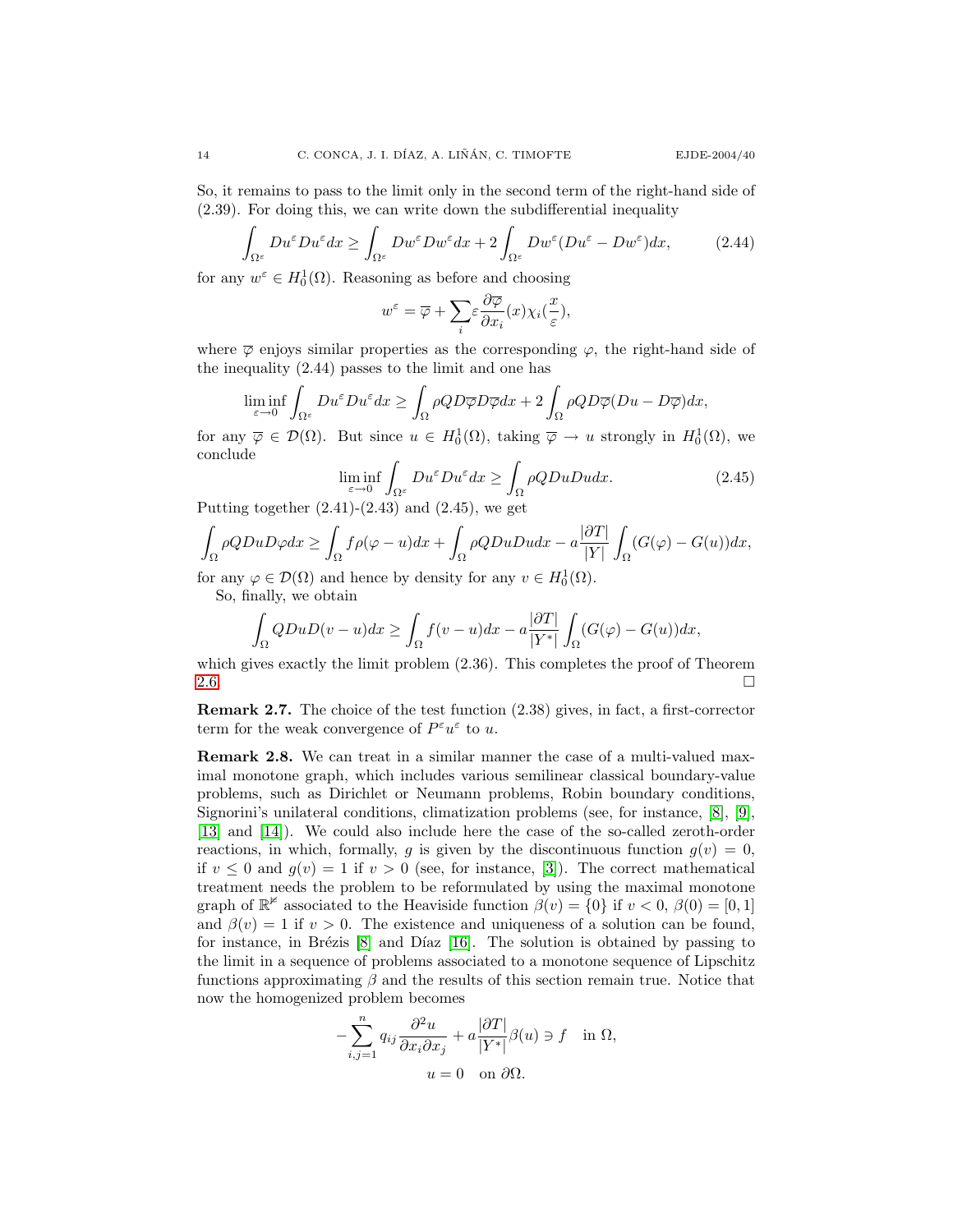A curious fact is that this type of problems arises in very different contexts (see, for instance, [\[27\]](#page-20-16)).

Remark 2.9. Under the assumptions of this section, g does not need to be Lipschitz continuous (as, for instance, in the second example or in the multivalued example of the previous remark) and so the solution of the homogenized problem may give rise to a "dead zone" (where  $u(x) = 0$ ) when a suitable balance between the "size" of some norm of f and the "size" of the greatest ball included in  $\Omega$  holds (see Díaz  $[18]$ .

Remark 2.10. The case of a spherically symmetric isolated particle under singular reaction kinetics was considered by Vega and Liñán [\[28\]](#page-20-17).

### 3. Chemical reactive flow through grains

As already mentioned in Introduction, the chemical situation behind the second nonlinear problem we will treat here involves a chemical reactor with the grains constituted by solid catalyst particles. We assume that now the chemical reactions take place inside the grains, instead just on their boundaries. In fact, the problem corresponds to a transmission problem between the solutions of two separated equations. A simplified version of this kind of models can be formulated as follows:

$$
-D_f \Delta u^{\varepsilon} = f \quad \text{in } \Omega^{\varepsilon},
$$
  

$$
-D_p \Delta v^{\varepsilon} + ag(v^{\varepsilon}) = 0, \quad \text{in } \Pi^{\varepsilon},
$$
  

$$
-D_f \frac{\partial u^{\varepsilon}}{\partial \nu} = D_p \frac{\partial v^{\varepsilon}}{\partial \nu} \quad \text{on } S^{\varepsilon},
$$
  

$$
u^{\varepsilon} = v^{\varepsilon} \quad \text{on } S^{\varepsilon},
$$
  

$$
u^{\varepsilon} = 0 \quad \text{on } \partial \Omega.
$$
  
(3.1)

Here,  $\Pi^{\varepsilon} = \Omega \setminus \overline{\Omega^{\varepsilon}}$ ,  $\nu$  is the exterior unit normal to  $\Omega^{\varepsilon}$ ,  $a, D_f, D_p > 0, f \in L^2(\Omega)$  and g is a continuous function, monotonously non-decreasing and such that  $g(v) = 0$  if and only if  $v = 0$ . Moreover, we shall suppose that there exist a positive constant C and an exponent q, with  $0 \leq q \leq n/(n-2)$ , such that

$$
|g(v)| \le C(1+|v|^{q+1}).
$$

Note that examples a) and b) are both covered by this class of functions  $g's$  and, of course, both are still our main practical examples.

Let us consider again the functional space

$$
V^{\varepsilon} = \left\{ v \in H^{1}(\Omega^{\varepsilon}) : v = 0 \text{ on } \partial \Omega \right\}
$$

and introduce the space

$$
H^{\varepsilon} = \left\{ w^{\varepsilon} = (u^{\varepsilon}, v^{\varepsilon}) : u^{\varepsilon} \in V^{\varepsilon}, v^{\varepsilon} \in H^1(\Pi^{\varepsilon}), u^{\varepsilon} = v^{\varepsilon} \text{on } S^{\varepsilon} \right\},\
$$

with the norm

$$
\|w^\varepsilon\|^2_{H^\varepsilon}=\|\nabla u^\varepsilon\|^2_{L^2(\Omega^\varepsilon)}+\|\nabla v^\varepsilon\|^2_{L^2(\Pi^\varepsilon)}.
$$

The variational formulation of problem (3.1) is as follows:

Find  $w^{\varepsilon} \in H^{\varepsilon}$  such that

$$
D_f \int_{\Omega^{\varepsilon}} \nabla u^{\varepsilon} \cdot \nabla \varphi dx + D_p \int_{\Pi^{\varepsilon}} \nabla v^{\varepsilon} \cdot \nabla \psi dx + a \int_{\Pi^{\varepsilon}} g(v^{\varepsilon}) \psi dx = \int_{\Omega^{\varepsilon}} f \varphi dx \qquad (3.2)
$$
  
for all  $(\varphi, \psi) \in K^{\varepsilon}$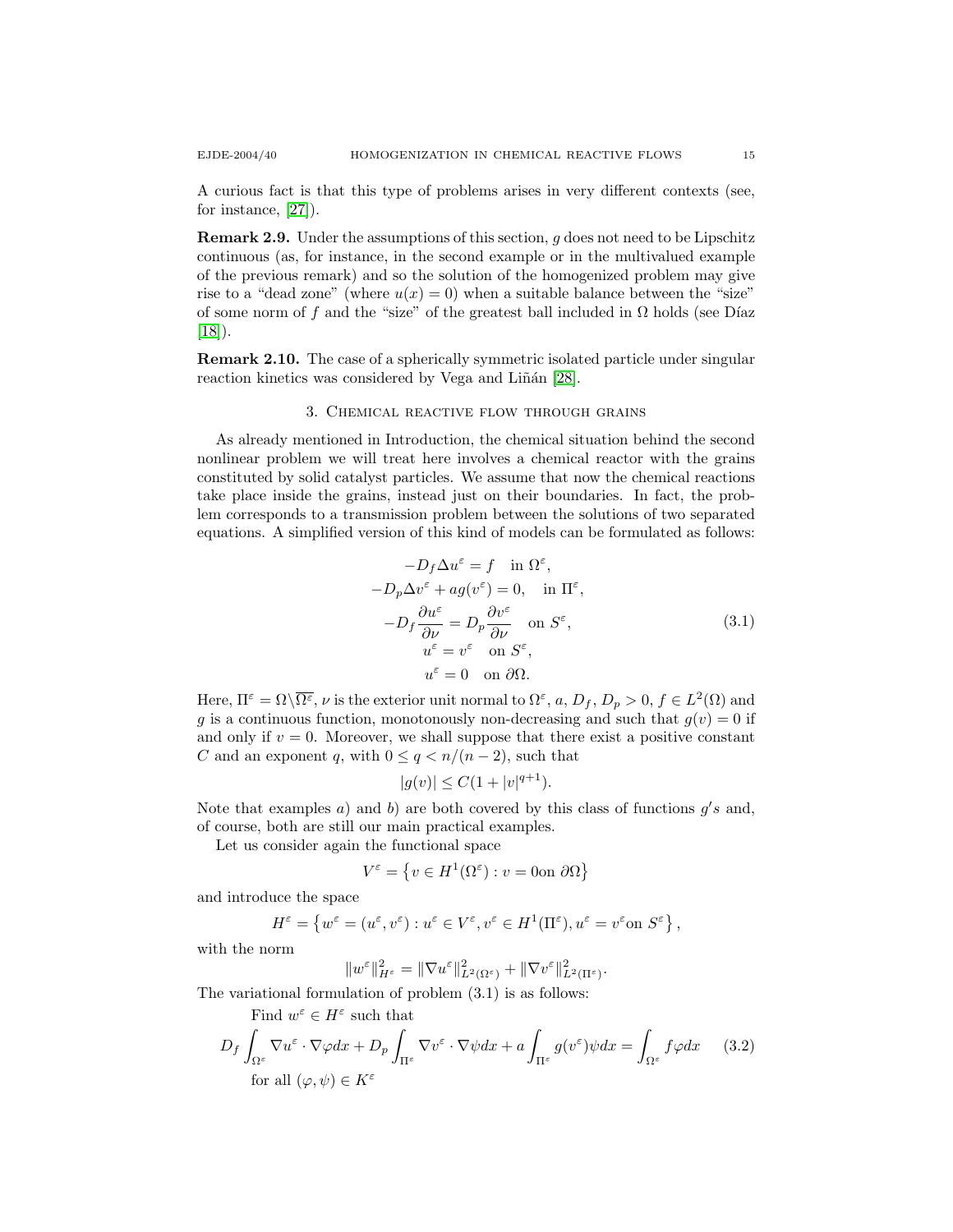Under the above structural hypotheses and the conditions fulfilled by  $H^{\varepsilon}$ , it is wellknown by classical existence and uniqueness results (see [\[8\]](#page-20-5) and [\[22\]](#page-20-6)) that (3.2) is a well-posed problem.

Let us note that we can write the above microscopic model in the equivalent weak form:

$$
D_f \int_{\Omega^{\varepsilon}} \nabla u^{\varepsilon} \cdot \nabla \varphi dx + D_p \int_{\Pi^{\varepsilon}} \nabla v^{\varepsilon} \cdot \nabla \varphi dx + a \int_{\Pi^{\varepsilon}} g(v^{\varepsilon}) \varphi dx
$$
  
\n
$$
= \int_{\Omega^{\varepsilon}} f \varphi dx \quad \forall \varphi \in H^1(\Omega), \varphi = 0 \quad \text{on } \partial\Omega,
$$
  
\n
$$
D_p \int_{\Pi^{\varepsilon}} \nabla v^{\varepsilon} \cdot \nabla \psi dx + a \int_{\Pi^{\varepsilon}} g(v^{\varepsilon}) \psi dx = 0 \quad \forall \psi \in H_0^1(\Pi^{\varepsilon}),
$$
  
\n
$$
u^{\varepsilon} = v^{\varepsilon} \quad \text{on } S^{\varepsilon}.
$$
 (3.3)

Also, note that if we let

$$
\theta^{\varepsilon}(x) = \begin{cases} u^{\varepsilon}(x) & x \in \Omega^{\varepsilon}, \\ v^{\varepsilon}(x) & x \in \Pi^{\varepsilon}, \end{cases}
$$

then (3.3) is a weak form of

$$
-D\Delta\theta^{\varepsilon} = F \quad \text{in } \Omega,
$$

$$
\theta^{\varepsilon} = 0 \quad \text{on } \partial\Omega,
$$

where

$$
\begin{aligned} D &= \chi_{\Omega^\varepsilon} D_f + (1-\chi_{\Omega^\varepsilon}) D_p, \\ F &= \chi_{\Omega^\varepsilon} f - (1-\chi_{\Omega^\varepsilon}) ag. \end{aligned}
$$

By classical existence results there is a unique solution  $\theta^{\varepsilon} \in H_0^1(\Omega)$  and, by restriction, we obtain  $u^{\varepsilon}$  and  $v^{\varepsilon}$  as required.

Let us introduce the matrix

$$
A = \begin{cases} D_f Id & \text{in } Y \backslash T \\ D_p Id & \text{in } T. \end{cases}
$$

<span id="page-15-0"></span>The main result of this section is as follows:

**Theorem 3.1.** One can construct an extension  $P^{\varepsilon}u^{\varepsilon}$  of the solution  $u^{\varepsilon}$  of the variational problem (3.2) such that  $P^{\varepsilon}u^{\varepsilon} \rightharpoonup u$  weakly in  $H_0^1(\Omega)$ , where u is the unique solution of

$$
-\sum_{i,j=1}^{n} a_{ij}^{0} \frac{\partial^{2} u}{\partial x_{i} \partial x_{j}} + a \frac{|T|}{|Y^{*}|} g(u) = f \quad in \ \Omega,
$$
  

$$
u = 0 \quad on \ \partial\Omega.
$$
 (3.4)

Here,  $A^0 = ((a_{ij}^0))$  is the homogenized matrix, whose entries are

$$
a_{ij}^0 = \frac{1}{|Y|} \int_Y \left( a_{ij} + a_{ik} \frac{\partial \chi_j}{\partial y_k} \right) dy,\tag{3.5}
$$

in terms of the functions  $\chi_i$ ,  $i = 1, \ldots, n$ , solutions of the so-called cell problems

$$
-\operatorname{div}(AD(y_j + \chi_j)) = 0 \quad in \ Y,
$$
  

$$
\chi_j \quad is \ Y-periodic.
$$
 (3.6)

The constant matrix  $A^0$  is symmetric and positive-definite.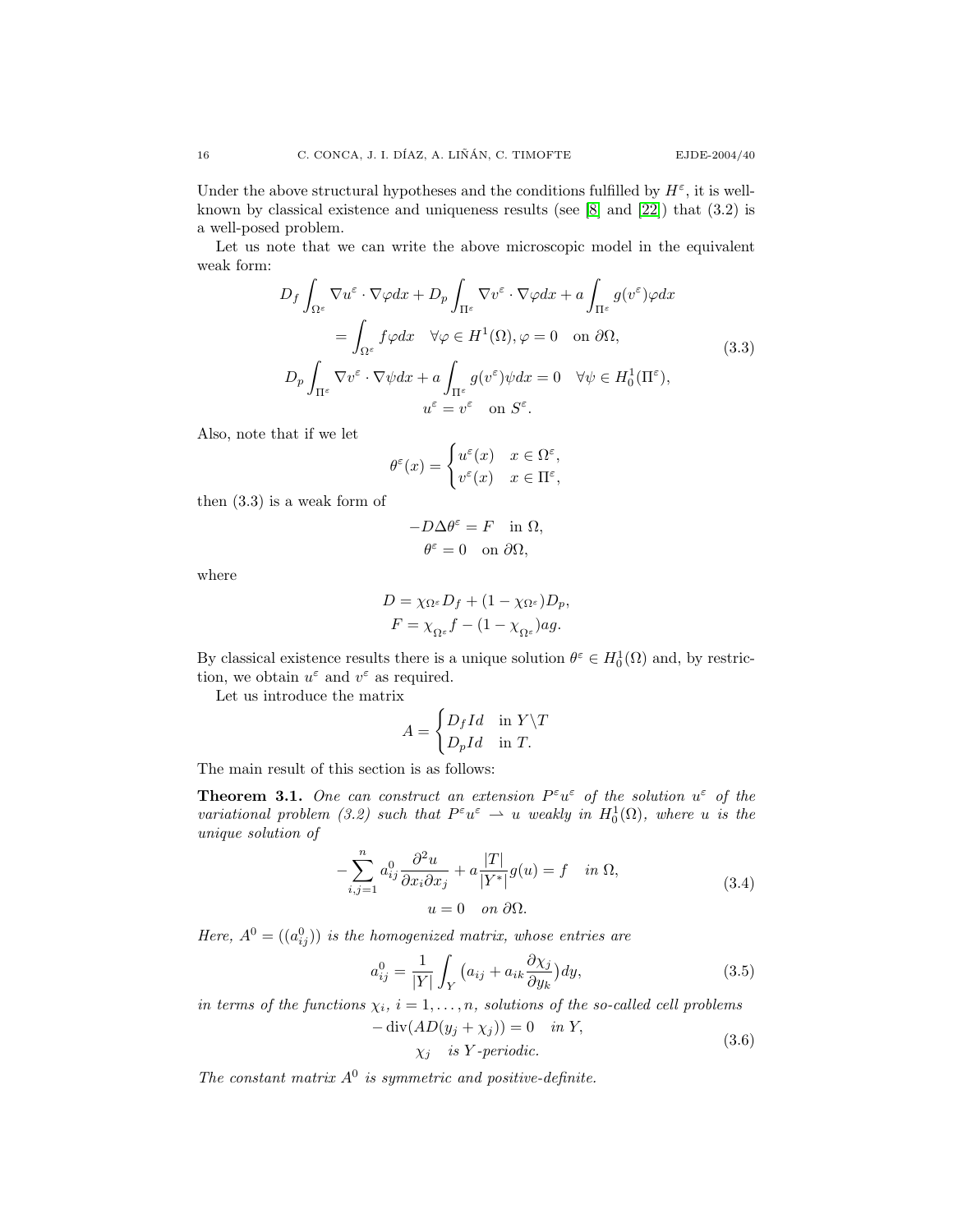3.1. A priori estimates. Apart from the results given by Lemma [2.1](#page-6-0) and Lemma [2.2,](#page-6-2) we recall the following well-known result (see, for instance, [\[20\]](#page-20-18) and [\[23\]](#page-20-19)).

**Lemma 3.2.** There exists a positive constant C, independent of  $\varepsilon$ , such that for all  $v \in V^{\varepsilon}$ ,

$$
||v||_{L^{2}(\mathcal{S}^{\varepsilon})}^{2} \leq C(\varepsilon^{-1}||v||_{L^{2}(\Omega^{\varepsilon})}^{2} + \varepsilon||\nabla v||_{L^{2}(\Omega^{\varepsilon})}^{2}).
$$
\n(3.7)

Also, in the same spirit of [\[11,](#page-20-20) lemma 6.1], we can prove immediately the following result.

<span id="page-16-0"></span>**Lemma 3.3.** There exists a positive constant C, independent of  $\varepsilon$ , such that for every  $v \in H^1(\Pi^{\varepsilon}),$ 

$$
||v||_{L^{2}(\Pi^{\varepsilon})}^{2} \leq C(\varepsilon||v||_{L^{2}(S^{\varepsilon})}^{2} + \varepsilon^{2}||\nabla v||_{L^{2}(\Pi^{\varepsilon})}^{2}).
$$
\n(3.8)

To describe the effective behavior of  $u^{\varepsilon}$  and  $v^{\varepsilon}$ , as  $\varepsilon \to 0$ , we need to prove some a priori estimates for them.

**Proposition 3.4.** Let  $u^{\varepsilon}$  and  $v^{\varepsilon}$  be the solutions of the problem (3.1). There exists a positive constant C, independent of  $\varepsilon$ , such that

$$
||P^{\varepsilon}u^{\varepsilon}||_{H_0^1(\Omega)} \le C,\t\t(3.9)
$$

$$
\|\widetilde{v^{\varepsilon}}\|_{L^{2}(\Omega)} \leq C,\tag{3.10}
$$

$$
\|\nabla w^{\varepsilon}\|_{L^{2}(\Omega^{\varepsilon})\times L^{2}(\Pi^{\varepsilon})} \leq C,
$$
\n(3.11)

$$
||P^{\varepsilon}u^{\varepsilon} - v^{\varepsilon}||_{L^{2}(\Pi^{\varepsilon})} \leq C\varepsilon.
$$
\n(3.12)

*Proof.* Let us take  $(u^{\varepsilon}, v^{\varepsilon})$  as a test function in (3.2). Using the properties of f and  $g$ , Hölder and Poincaré's inequalities, the first three estimates come immediately. In order to get the fourth one, we shall make use of Lemma [3.3:](#page-16-0)

$$
\|P^{\varepsilon}u^{\varepsilon} - v^{\varepsilon}\|_{L^{2}(\Pi^{\varepsilon})}^{2} \leq C(\varepsilon \|u^{\varepsilon} - v^{\varepsilon}\|_{L^{2}(S^{\varepsilon})}^{2} + \varepsilon^{2} \|\nabla (P^{\varepsilon}u^{\varepsilon} - v^{\varepsilon})\|_{L^{2}(\Pi^{\varepsilon})}^{2}
$$
  

$$
\leq C\varepsilon^{2} \big(\|\nabla P^{\varepsilon}u^{\varepsilon}\|_{L^{2}(\Omega)} + \|\nabla v^{\varepsilon}\|_{L^{2}(\Pi^{\varepsilon})}\big)^{2}
$$
  

$$
\leq C\varepsilon^{2} \big(\|\nabla u^{\varepsilon}\|_{L^{2}(\Omega^{\varepsilon})} + \|\nabla v^{\varepsilon}\|_{L^{2}(\Pi^{\varepsilon})}\big)^{2} \leq C\varepsilon^{2},
$$

which completes the proof.  $\Box$ 

**Corollary 3.5.** If  $u^{\varepsilon}$  and  $v^{\varepsilon}$  are the solutions of (3.1), then, passing to a subsequence, still denoted by  $\varepsilon$ , there exist  $u \in H_0^1(\Omega)$  and  $v \in L^2(\Omega)$  such that

$$
P^{\varepsilon}u^{\varepsilon} \rightharpoonup u \quad weakly \in H_0^1(\Omega), \tag{3.13}
$$

$$
\widetilde{v^{\varepsilon}} \rightharpoonup v \quad weakly \ in \ L^{2}(\Omega) \tag{3.14}
$$

and

$$
v = \frac{|T|}{|Y|}u.\tag{3.15}
$$

*Proof.* The convergence results  $(3.13)-(3.14)$  are direct consequences of the estimates (3.9)-(3.10). To prove (3.15), let  $\varphi \in L^2(\Omega)$ . We have

$$
\int_{\Omega} \widetilde{v}^{\varepsilon} \varphi dx = \int_{\Pi^{\varepsilon}} v^{\varepsilon} \varphi dx = \int_{\Pi^{\varepsilon}} (v^{\varepsilon} - P^{\varepsilon} u^{\varepsilon}) \varphi dx + \int_{\Pi^{\varepsilon}} P^{\varepsilon} u^{\varepsilon} \varphi dx \quad \forall \varphi \in L^{2}(\Omega).
$$

From Proposition 3.4 we get

$$
\big|\int_{\Pi^{\varepsilon}}(v^{\varepsilon}-P^{\varepsilon}u^{\varepsilon})\varphi dx\big|\leq \|v^{\varepsilon}-P^{\varepsilon}u^{\varepsilon}\|_{L^{2}(\Pi^{\varepsilon})}\|\varphi\|_{L^{2}(\Omega)}\to 0.
$$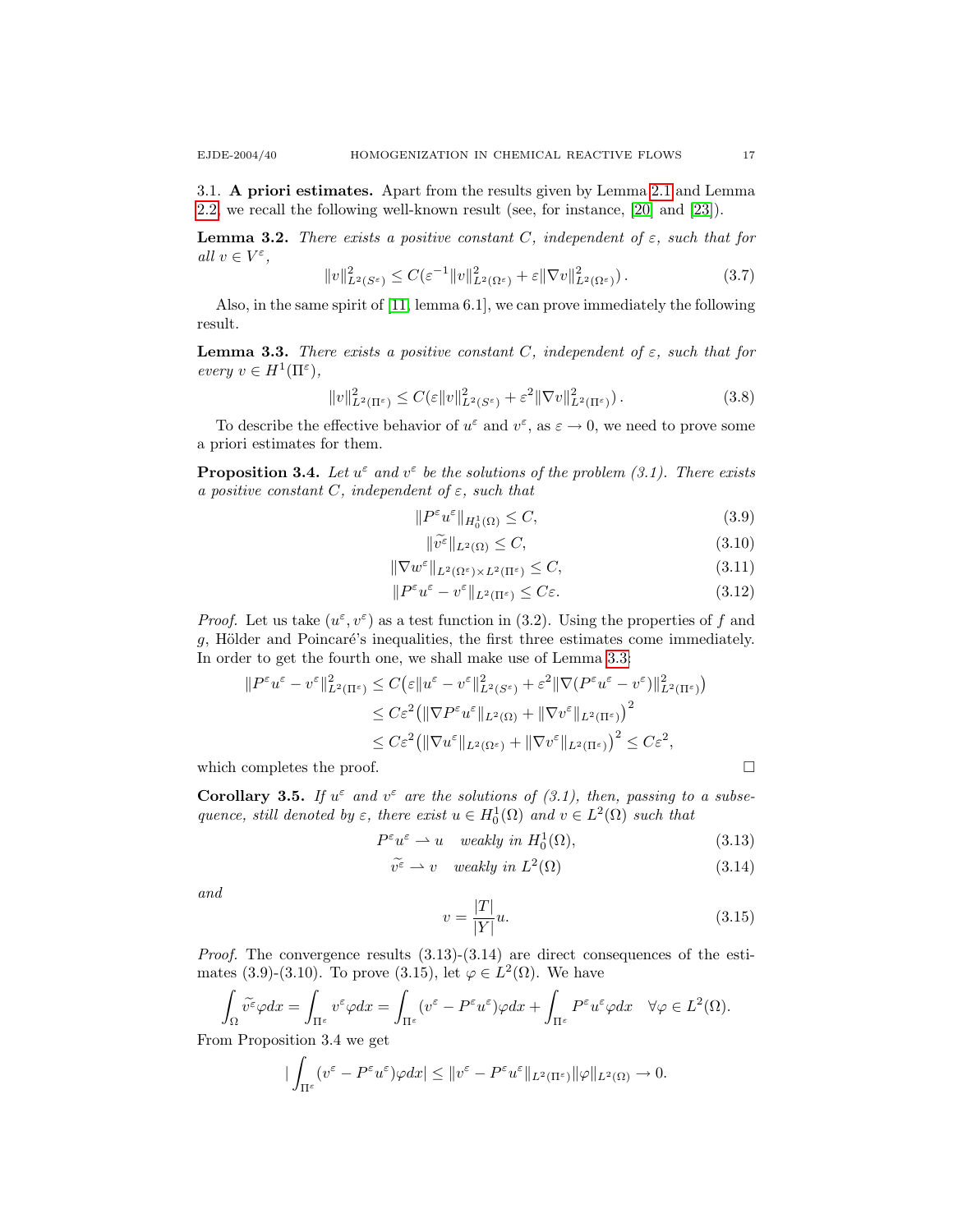Hence, using (3.13) and the fact that  $\chi_{\Pi^{\varepsilon}} \to |T|/|Y|$  weakly in  $L^2(\Omega)$ , we have

$$
\lim_{\varepsilon \to 0} \int_{\Omega} \widetilde{v^{\varepsilon}} \varphi dx = \lim_{\varepsilon \to 0} \int_{\Omega} \chi_{\Pi^{\varepsilon}} P^{\varepsilon} u^{\varepsilon} \varphi dx = \frac{|T|}{|Y|} \int_{\Omega} u \varphi dx,
$$

which gives exactly  $(3.15)$ .

Finally, let us note that there exists a positive constant C, independent of  $\varepsilon$ , such that

$$
\int_{\Omega} |\theta^{\varepsilon}|^2 dx \leq C \quad \text{and} \quad \int_{\Omega} |\nabla \theta^{\varepsilon}|^2 dx \leq C.
$$

Hence, there exists  $\theta \in H_0^1(\Omega)$  such that  $\theta^{\varepsilon} \to \theta$  weakly in  $H_0^1(\Omega)$  and it is not difficult to see that  $\theta = u$ . This proves, in fact, the following statement.

Corollary 3.6. Let  $\theta^{\varepsilon}$  be defined by

$$
\theta^\varepsilon(x)=\begin{cases}u^\varepsilon(x) & x\in\Omega^\varepsilon,\\v^\varepsilon(x) & x\in\Pi^\varepsilon.\end{cases}
$$

Then there exists  $\theta \in H_0^1(\Omega)$  such that  $\theta^{\varepsilon} \to \theta$  weakly in  $H_0^1(\Omega)$ , where  $\theta$  is the unique solution of

$$
-\sum_{i,j=1}^{n} a_{ij}^{0} \frac{\partial^{2} \theta}{\partial x_{i} \partial x_{j}} + a \frac{|T|}{|Y^{*}|} g(\theta) = f \quad in \ \Omega,
$$

$$
\theta = 0 \quad on \ \partial \Omega,
$$

and  $A^0$  is given by (3.5)-(3.6), i.e.  $\theta = u$ , due to the well-posedness of problem  $(3.4).$ 

# 3.2. Proof of Theorem [3.1.](#page-15-0) Set

$$
\xi^\varepsilon=(\xi_1^\varepsilon,\xi_2^\varepsilon)=(D_f\nabla u^\varepsilon,D_p\nabla v^\varepsilon).
$$

From  $(3.11)$  it follows that there exists a positive constant C such that

$$
\|\xi_1^{\varepsilon}\|_{L^2(\Omega^{\varepsilon})} \leq C \quad \text{and} \quad \|\xi_2^{\varepsilon}\|_{L^2(\Pi^{\varepsilon})} \leq C.
$$

If we denote by ∼ the zero extension to the whole of Ω of functions defined on  $\Omega^{\varepsilon}$  or  $\Pi^{\varepsilon}$ , we see that  $\tilde{\xi}_{2}^{\varepsilon}$  and  $\tilde{\xi}_{2}^{\varepsilon}$  are bounded in  $(L^{2}(\Omega))^{n}$  and hence there exist  $\xi_1, \xi_2 \in (L^2(\Omega))^n$  such that

$$
\tilde{\xi}_i^{\varepsilon} \rightharpoonup \xi_i \quad \text{ weakly in } (L^2(\Omega))^n, \quad i = 1, 2. \tag{3.16}
$$

Let us see now which equation is satisfied by  $\xi_1$  and  $\xi_2$ . Let  $\phi \in \mathcal{D}(\Omega)$ . Taking  $(\phi_{\vert \Omega^{\varepsilon}}, \phi_{\vert \Pi^{\varepsilon}})$  as a test function in (3.2) we get

$$
\int_{\Omega} \tilde{\xi}_1^{\varepsilon} \cdot \nabla \phi dx + \int_{\Omega} \tilde{\xi}_2^{\varepsilon} \cdot \nabla \phi dx + a \int_{S^{\varepsilon}} g(v^{\varepsilon}) \phi d\sigma = \int_{\Omega} \chi_{\Omega^{\varepsilon}} f \phi dx.
$$
 (3.17)

Now, we can pass to the limit, with  $\varepsilon \to 0$ , in all the terms of (3.17). For the first two, we have

$$
\lim_{\varepsilon \to 0} \int_{\Omega} \tilde{\xi}_1^{\varepsilon} \cdot \nabla \phi dx = \int_{\Omega} \xi_1 \cdot \nabla \phi dx \tag{3.18}
$$

and

$$
\lim_{\varepsilon \to 0} \int_{\Omega} \tilde{\xi}_2^{\varepsilon} \cdot \nabla \phi dx = \int_{\Omega} \xi_2 \cdot \nabla \phi dx.
$$
 (3.19)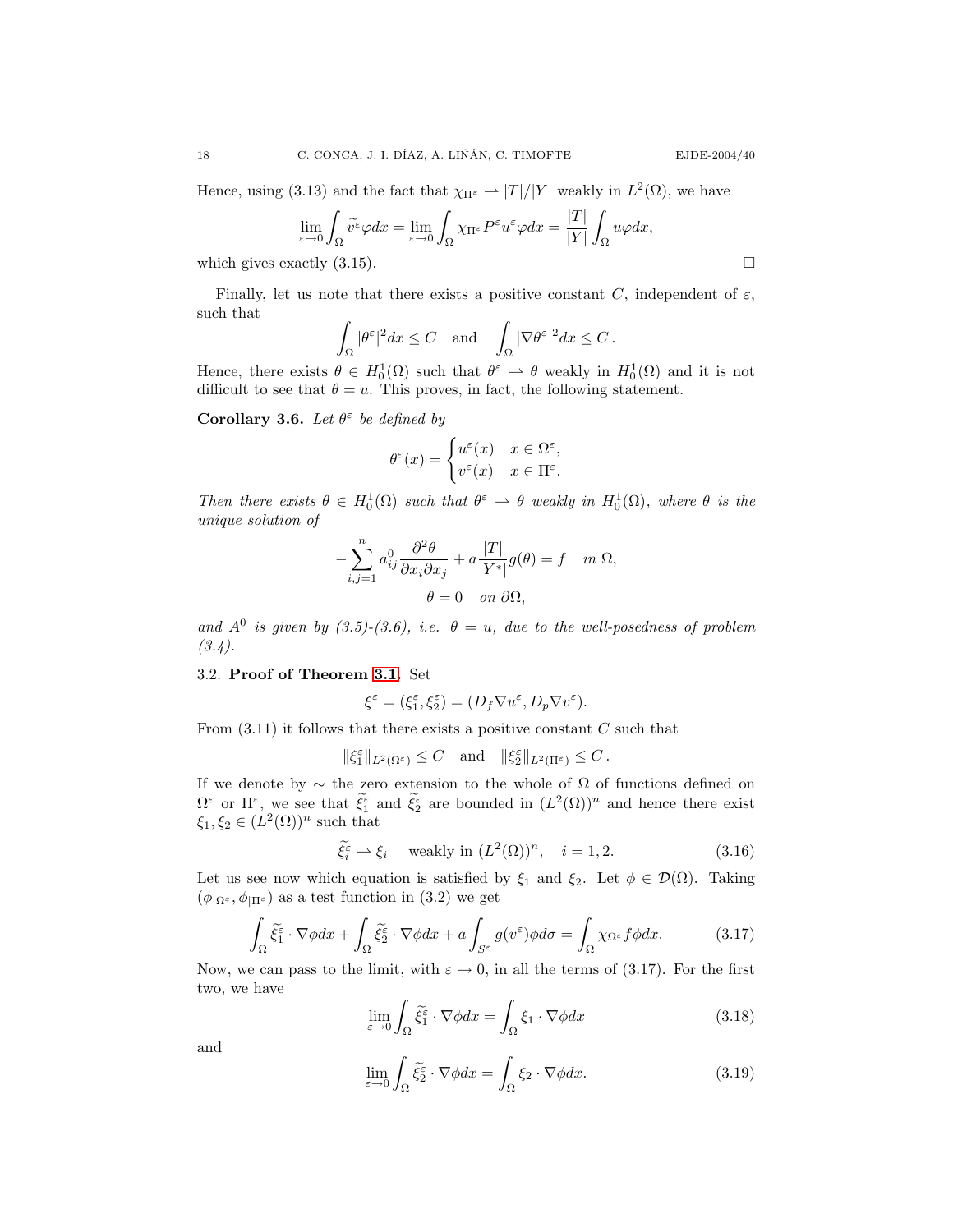In order to pass to the limit in the third term, let us notice that, exactly like in Section 2.2, using Theorem [2.4,](#page-7-0) we can easily prove that for any  $\phi \in \mathcal{D}(\Omega)$  and for any  $z^{\varepsilon} \rightharpoonup z$  weakly in  $H_0^1(\Omega)$ , we get

$$
\phi g(z^{\varepsilon}) \rightharpoonup \phi g(z)
$$
 strongly in  $L^{\overline{q}}(\Omega)$ .

In particular, we have

$$
\phi g(\theta^{\varepsilon}) \rightharpoonup \phi g(\theta) \quad \text{strongly in } L^{\overline{q}}(\Omega). \tag{3.20}
$$

Now, let us write  $a \int_{\Pi^{\varepsilon}} g(v^{\varepsilon}) \phi d\sigma$  in the following form

$$
a \int_{\Pi^{\varepsilon}} g(v^{\varepsilon}) \phi d\sigma = a \int_{\Pi^{\varepsilon}} g(\theta^{\varepsilon}) \phi d\sigma = a \int_{\Omega} g(\theta^{\varepsilon}) \phi d\sigma - a \int_{\Omega^{\varepsilon}} g(\theta^{\varepsilon}) \phi d\sigma. \tag{3.21}
$$

**Obviously** 

$$
\lim_{\varepsilon \to 0} a \int_{\Omega} g(\theta^{\varepsilon}) \phi d\sigma = a \int_{\Omega} g(\theta) \phi dx = a \int_{\Omega} g(u) \phi dx.
$$
 (3.22)

On the other hand, we know that  $\chi_{\Omega^{\varepsilon}} \to |Y^*|/|Y|$  weakly in any  $L^{\sigma}(\Omega)$  with  $\sigma \geq 1$ . In particular, defining  $q^*$  such that

$$
\frac{1}{\overline{q}} + \frac{1}{q^*} = 1,
$$

we see that  $q^* \geq 1$  and, consequently,

$$
\chi_{\Omega^{\varepsilon}} \rightharpoonup \frac{|Y^*|}{|Y|} \quad \text{weakly in } L^{q^*}(\Omega). \tag{3.23}
$$

Hence, from  $(3.20)-(3.23)$ , we obtain

$$
\lim_{\varepsilon \to 0} a \int_{\Pi^{\varepsilon}} g(v^{\varepsilon}) \phi d\sigma = a \frac{|T|}{|Y|} \int_{\Omega} g(u) \phi dx.
$$
 (3.24)

It is not difficult to pass to the limit in the right-hand side of (3.17). Since

$$
\chi_{\Omega^{\varepsilon}}f \rightharpoonup \frac{|Y^*|}{|Y|}f \quad \text{weakly in } L^2(\Omega),
$$

we obtain

$$
\lim_{\varepsilon \to 0} \int_{\Omega} \chi_{\Omega^{\varepsilon}} f \phi dx = \frac{|Y^*|}{|Y|} \int_{\Omega} f \phi dx.
$$
 (3.25)

Putting together (3.18), (3.19), (3.24) and (3.25), we have

$$
\int_{\Omega} \xi_1 \cdot \nabla \phi dx + \int_{\Omega} \xi_2 \cdot \nabla \phi dx + a \frac{|T|}{|Y|} \int_{\Omega} g(u) \phi dx = \frac{|Y^*|}{|Y|} \int_{\Omega} f \phi dx \quad \forall \phi \in \mathcal{D}(\Omega).
$$

Hence

$$
-\operatorname{div}(\xi_1 + \xi_2) + a \frac{|T|}{|Y|} g(u) = \frac{|Y^*|}{|Y|} f \quad \text{in } \Omega.
$$
 (3.26)

It remains now to identify  $\xi_1 + \xi_2$ . Introducing the auxiliary periodic problem (3.6) and following the same classical procedure like in the last step of the proof of Theorem [2.3,](#page-6-1) one easily gets

$$
\xi_1 + \xi_2 = A^0 \nabla u. \tag{3.27}
$$

Since  $u \in H_0^1(\Omega)$  (i.e.  $u = 0$  on  $\partial\Omega$ ) and u is uniquely determined, the whole sequence  $P^{\varepsilon}u^{\varepsilon}$  converges to u and Theorem [3.1](#page-15-0) is proved.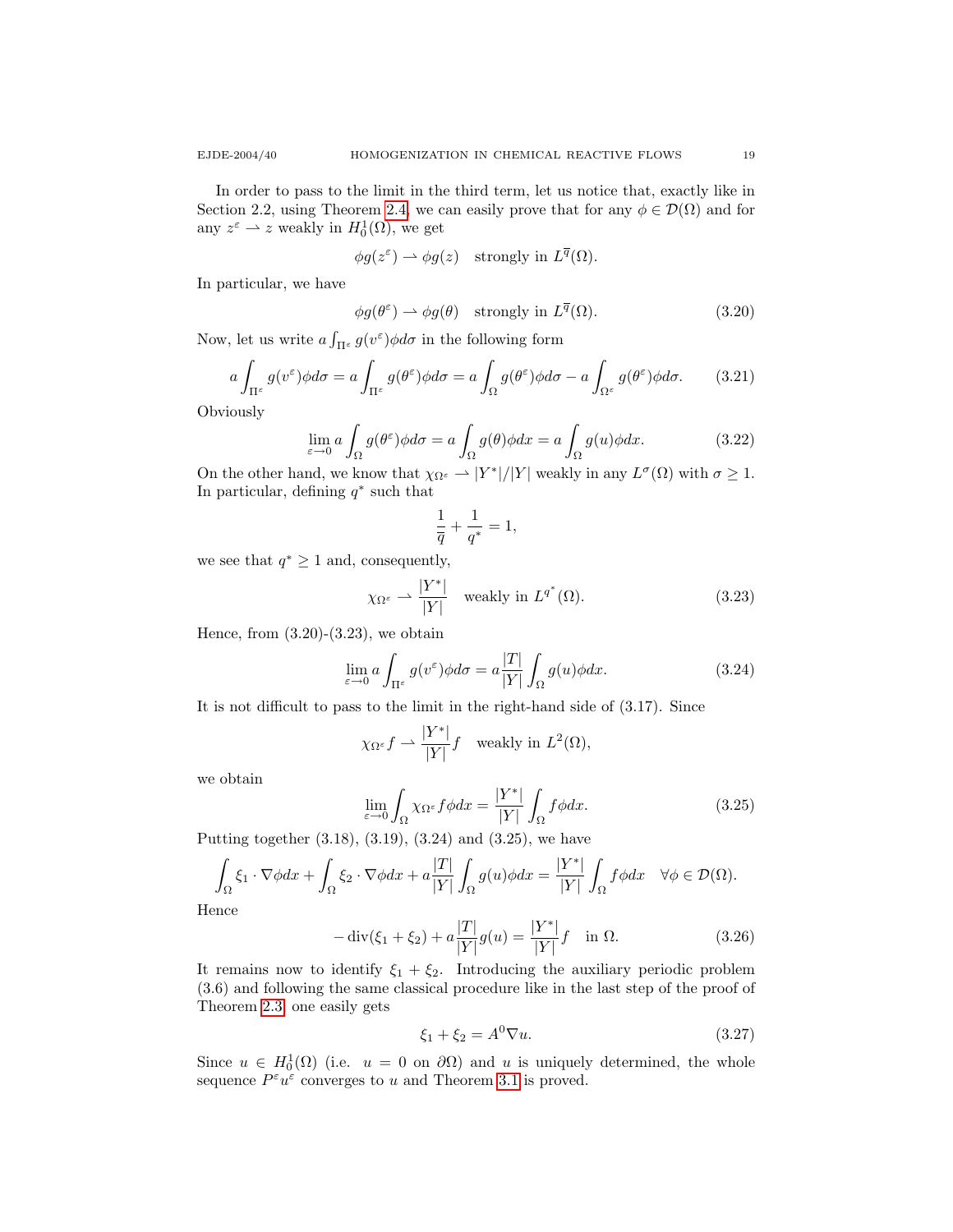Remark 3.7. In (3.1) we took the ratio of our diffusion coefficients to be of order one just for a better comparison between the two situations we intended to deal with: the case in which the chemical reactions take place on the boundary of the grains and the case in which the chemical reactions occur inside them. However, a much more interesting problem would arise if we consider different orders for the diffusion in the "obstacles" and in the "pores". More precisely, if one takes the ratio of the diffusion coefficients to be of order  $\varepsilon^2$ , then the limit model will be the so-called double-porosity model. This scaling preserves the physics of the flow inside the grains, as  $\varepsilon \to 0$ . The less permeable part of our medium (the grains) contributes in the limit as a nonlinear memory term. In fact, the effective limit model includes two equations, one in T and another one in  $\Omega$ , the last one containing an extra-term which reflects the remaining influence of the grains (see, for instance,  $[2]$ ,  $[5]$ ,  $[6]$ ,  $[12]$ ,  $[20]$ ).

**Remark 3.8.** As in Section 2, q does not need to be Lipschitz continuous (as it is the case, for instance, of the second example or the multivalued example of Remark [2.8\)](#page-13-0) and so, again, the solution of the homogenized problem may give rise to a "dead zone" (where  $u(x) = 0$ ) (see Díaz [\[18\]](#page-20-2)). As a matter of fact, some "dead zone" may be formed, this time, at the level of the microscopic problems, since the equation satisfied by function  $v^{\varepsilon}$  leads to such type of behaviors when g is not Lipschitz continuous and a suitable balance between the data and the spatial domain is satisfied (see Díaz  $[18]$ ). It is quite surprising that the macroscopic balance on the data and domain necessary for the formation of "macroscopic dead zone" may take place by passing to the limit in the microscopic system independently if the microscopic condition for the formation of the "microscopic dead zone" holds or not.

Acknowledgments. This work has been partially supported by Fondap through its Programme on Mathematical Mechanics. The first author gratefully acknowledges the Chilean and French Governments through the Scientific Committee Ecos-Conicyt. The research of J.I. Díaz was partially supported by project REN2003-0223-C03 of the DGISGPI (Spain). J.I. Díaz and A. Liñán are members of the RTN HPRN-CT-2002-00274 of the EC. The work of the fourth author is part of the European Research Training Network HMS 2000, under contract HPRN-2000-00109. Also, the fourth author wishes to thank Centro de Modelamiento Matem´atico de la Universidad de Chile for the warm hospitality and support.

The authors are grateful to the anonymous referee for his/her valuable comments and suggestions and for bringing to their attention the reference [\[21\]](#page-20-11).

### **REFERENCES**

- <span id="page-19-0"></span>[1] S. N. Antontsev, A. V. Kazhikhov and V. N. Monakhov, Boundary Value Problems in Mechanics of Nonhomogeneous Fluids, North-Holland, Amsterdam, 1990.
- <span id="page-19-4"></span>[2] T. Arbogast, J. Douglas and U. Hornung, Derivation of the double porosity model of a single phase flow via homogenization theory, SIAM J. Math. Anal. 21 (1990), pp. 823–836.
- <span id="page-19-3"></span>[3] R. Aris, The Mathematical Theory of Diffusion and Reaction in Permeable Catalysis, Clarendon Press, Oxford, 1975.
- <span id="page-19-1"></span>[4] J. Bear, *Dynamics of Fluids in Porous Media*, Elsevier, New York, 1972.
- <span id="page-19-5"></span>[5] A. Bourgeat, Two-phase flow, in [\[19\]](#page-20-4), pp. 95–127.
- <span id="page-19-2"></span>A. Bourgeat, S. Luckhaus and A. Mikelić, Convergence of the homogenization process for a double-porosity model of immiscible two-phase flow, SIAM J. Math. Anal. 27, (1996), pp. 1520–1543.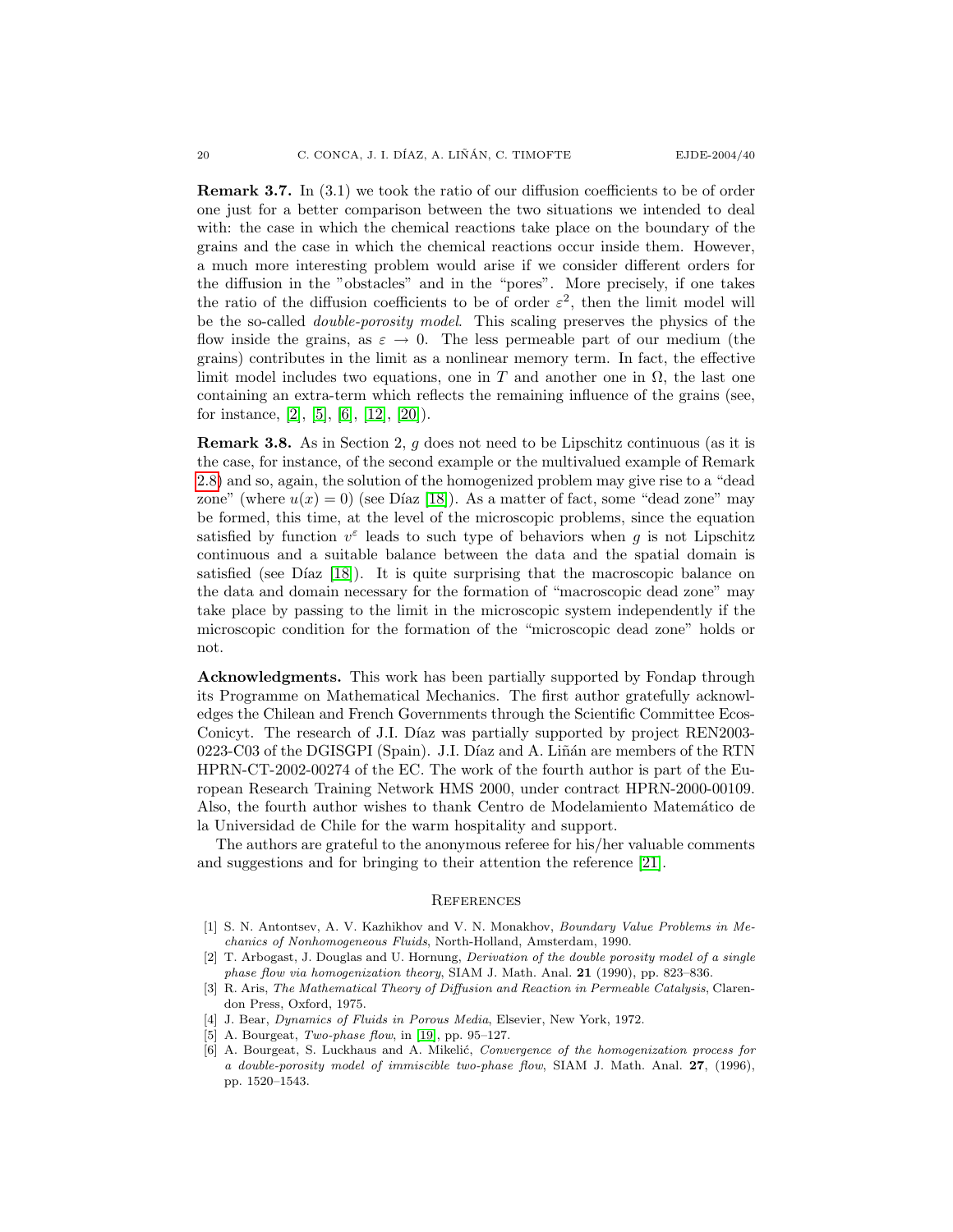- <span id="page-20-10"></span>[7] A. Braides and A. Defranceschi, Homogenization of Multiple Integrals, Oxford University Press, Oxford, 1998.
- <span id="page-20-5"></span>[8] H. Brézis, Problèmes unilatéraux, J. Math. Pures et Appl.  $51$  (1972), pp. 1–168.
- <span id="page-20-13"></span> $[9]$  D. Cioranescu and P. Donato, Homogénéisation du problème de Neumann non homogène dans des ouverts perforés, Asymptotic Anal. 1 (1988), pp. 115-138.
- <span id="page-20-12"></span>[10] D. Cioranescu and J. Saint Jean Paulin, Homogenization in open sets with holes, J. Math. Anal. Appl. 71 (1979), pp. 590–607.
- <span id="page-20-20"></span>[11] C. Conca, On the application of the homogenization theory to a class of problems arising in fluid mechanics, J. Math. Pures Appl. 64 (1985), pp. 31-75.
- <span id="page-20-21"></span>[12] C. Conca, J.I. Díaz and C. Timofte, *Effective chemical processes in porous media*, Math. Models Methods Appl. Sci. (M3AS), 13 (10) (2003), pp. 1437–1462.
- <span id="page-20-14"></span>[13] C. Conca and P. Donato, Non homogeneous Neumann problems in domains with small holes, RAIRO Modél. Math. Anal. Numér. 22 (1988), pp. 561-607.
- <span id="page-20-15"></span>[14] C. Conca, F. Murat and C. Timofte, A generalized strange term in Signorini's type problems, Math. Model. Numer. Anal. (M2AN), 37 (5) (2003), pp. 773–806.
- <span id="page-20-9"></span>[15] G. Dal Maso, An Introduction to Γ− Convergence, Progress in Nonlinear Differential Equations and their Applications, 8, Birkhäuser, Boston, 1993.
- <span id="page-20-0"></span>[16] J. I. Díaz, Nonlinear Parabolic Problems in Fluid Mechanics, Lecture Notes of a Postgraduate Course at the Universidad de Oviedo (Spain), notes in Spanish taken by A. Mateos and R. Sarandeses, 1992.
- <span id="page-20-1"></span>[17] J. I. Díaz, Two problems in homogenization of porous media, Extracta Mathematica, 14 (1999), pp. 141–155.
- <span id="page-20-2"></span>[18] J. I. Díaz, Nonlinear Partial Differential Equations and Free Boundaries, Pitman, London, 1985.
- <span id="page-20-4"></span>[19] U. Hornung, Homogenization and Porous Media, Springer, New York, 1997.
- <span id="page-20-18"></span>[20] U. Hornung and W. Jäger, *Diffusion, convection, adsorption and reaction of chemicals in* porous media, J. Diff. Eqns. 92 (1991), pp. 199–225.
- <span id="page-20-11"></span>[21] U. Hornung, W. Jäger and A. Mikelić, Reactive transport through an array of cells with semi-permeable membranes, Modél. Math. Anal. Numér. 28 (1994), pp. 59-94.
- <span id="page-20-6"></span>[22] J. L. Lions, Quelques Méthodes de Résolution des Problèmes aux Limites non Linéaires, Dunod, Gauthier-Villars, Paris, 1969.
- <span id="page-20-19"></span>[23] S. Monsurrò, Homogenization of a two-component composite with interfacial thermal barrier, Preprint Laboratoire J. L. Lions, Université Paris VI (2002).
- <span id="page-20-3"></span>[24] W.S. Norman, Absorption, Distillation and Cooling Towers, Longman, London, 1961.
- <span id="page-20-7"></span>[25] L. Tartar, Problèmes d'homogénéisation dans les équations aux dérivées partielles, in Cours Peccot, Collège de France, 1977.
- <span id="page-20-8"></span>[26] L. Tartar, Quelques remarques sur l'homogénéisation, in Functional Analysis and Numerical Analysis, Proceedings of the Japan-France Seminar 1976, H. Fujita ed., Japan Society for the Promotion of Science, pp. 469–482, Tokyo, 1978.
- <span id="page-20-16"></span>[27] M. Ughi, A melting problem with a mushy region: qualitative properties, IMA J. 33 (1984), pp. 135–152.
- <span id="page-20-17"></span>[28] J. M. Vega and A. Liñán, Isothermal n-th order reaction in catalytic pellets: effect of external mass transfer resistance, Chemical Engrg. Sci. 34, (1979), pp. 1319–1322.

#### Carlos Conca

DEPARTAMENTO DE INGENIERÍA MATEMÁTICA, AND CENTRO DE MODELAMIENTO MATEMÁTICO, UMR 2071 CNRS-U CHILE, FACULTAD DE CIENCIAS FÍSICAS Y MATEMÁTICAS, UNIVERSIDAD DE Chile, Casilla 170/3, Santiago, Chile

E-mail address: cconca@dim.uchile.cl

Jesus Ildefonso Díaz

DEPARTAMENTO DE MATEMÁTICA APLICADA, FACULTAD DE MATEMÁTICAS, UNIVERSIDAD COMplutense, 28040 Madrid, Spain

E-mail address: ildefonso diaz@mat.ucm.es

#### AMABLE LIÑÁN

ESCUELA T. S. DE INGENIEROS AERONÁUTICOS, UNIVERSIDAD POLITÉCNICA DE MADRID, MADRID, **SPAIN** 

E-mail address: linan@tupi.dmt.upm.es